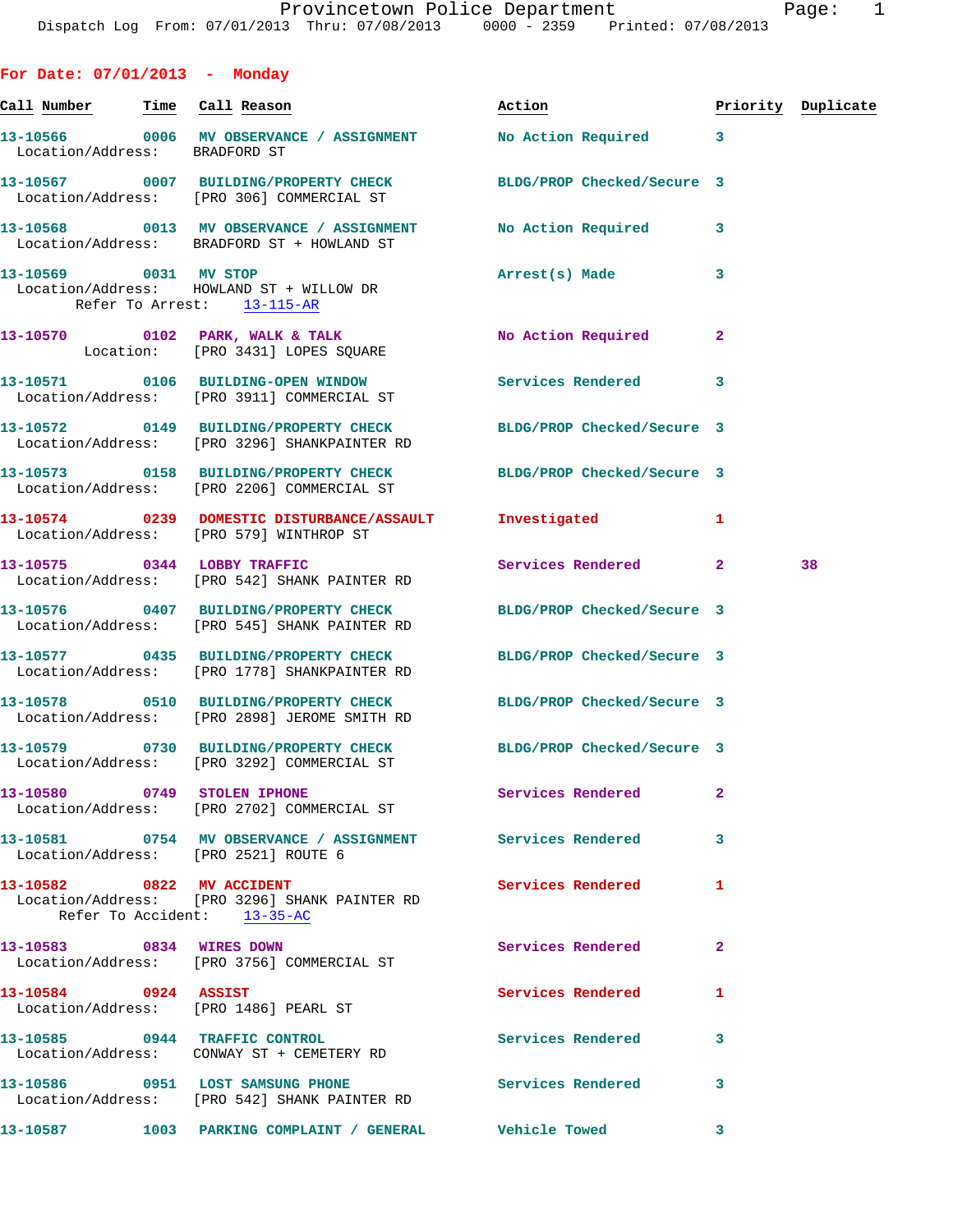|                                                                   | Provincetown Police Department<br>Dispatch Log From: 07/01/2013 Thru: 07/08/2013 0000 - 2359 Printed: 07/08/2013 |                            |                |
|-------------------------------------------------------------------|------------------------------------------------------------------------------------------------------------------|----------------------------|----------------|
|                                                                   | Location/Address: [PRO 2283] COMMERCIAL ST                                                                       |                            |                |
| 13-10588 1024 MV DISABLED<br>Location/Address: ROUTE 6 + SNAIL RD |                                                                                                                  | Services Rendered          | $\overline{2}$ |
|                                                                   | 13-10589 1052 BUILDING/PROPERTY CHECK BLDG/PROP Checked/Secure 3<br>Location/Address: [PRO 391] COMMERCIAL ST    |                            |                |
| 13-10590 1208 PRIVTAE TOW<br>Location/Address: MILLER HILL RD     |                                                                                                                  | <b>Vehicle Towed</b>       | 3              |
|                                                                   | 13-10591 1210 FLIGHT COVERAGE<br>Location/Address: [PRO 516] RACE POINT RD                                       | Services Rendered          | $\mathbf{2}$   |
|                                                                   | 13-10592 1236 MV ACCIDENT<br>Location/Address: [PRO 433] RYDER ST EXT                                            | Investigated               | 1              |
|                                                                   | 13-10593 1349 RACOON TRAPPED IN STORM DRAIN Services Rendered<br>Location/Address: [PRO 3228] COMMERCIAL ST      |                            | $\mathbf{2}$   |
|                                                                   | 13-10595 1519 LOST EYEGLASSES<br>Location/Address: [PRO 3296] SHANK PAINTER RD                                   | SPOKEN TO                  | 3              |
| 13-10596 1554 MV DISABLED<br>Location/Address: FRANKLIN ST        |                                                                                                                  | Services Rendered          | $\mathbf{2}$   |
| Location/Address: [PRO 571] ALDEN ST                              | 13-10597 1610 BUILDING/PROPERTY CHECK BLDG/PROP Checked/Secure 3                                                 |                            |                |
|                                                                   | 13-10598 1617 BUILDING/PROPERTY CHECK<br>Location/Address: [PRO 2483] COMMERCIAL ST                              | <b>Services Rendered</b>   | 3              |
|                                                                   | 13-10599 1630 BUILDING/PROPERTY CHECK<br>Location/Address: [PRO 2898] JEROME SMITH RD                            | BLDG/PROP Checked/Secure 3 |                |
|                                                                   | 13-10600 1637 LOST NIKON CAMERA<br>Location: [PRO 3431] LOPES SQUARE                                             | SPOKEN TO                  | 3              |
| Location/Address: SHANK PAINTER RD                                | 13-10601 1640 MV OBSERVANCE / ASSIGNMENT Services Rendered                                                       |                            | 3              |
| 13-10602                                                          | 1659 FOUND CREDIT CARD/CASH<br>Location/Address: [PRO 2499] RACE POINT RD                                        | SPOKEN TO                  | 3              |
| 13-10603 1701 MV STOP                                             | Location/Address: [PRO 539] SHANK PAINTER RD                                                                     | Citation/Warning Issued 3  |                |
|                                                                   | 13-10604 1711 MV ACCIDENT PARKED M/V<br>Location/Address: [PRO 1822] RACE POINT RD                               | Services Rendered          | 1              |
|                                                                   | 13-10605 1758 ALARM - GENERAL<br>Location/Address: [PRO 619] CREEK HILL RD                                       | False Alarm                | 1              |
| 13-10606 1801 COMPLAINT<br>Location/Address: [PRO 656] COOK ST    |                                                                                                                  | Services Rendered          | 3              |
| 13-10607 1823 MV COMPLAINT<br>Location/Address: RACE POINT RD     |                                                                                                                  | Services Rendered          | 2              |
|                                                                   | 13-10609 1832 MV STOP                                                                                            | <b>VERBAL WARNING</b>      | 3              |
| 13-10610 1916 ANIMAL CALL                                         | Location/Address: [PRO 542] SHANK PAINTER RD                                                                     | <b>VERBAL WARNING</b>      | $\overline{2}$ |
| Location/Address: [PRO 453] KILEY CT                              | 13-10611 1949 SERVE PARERWORK                                                                                    | SPOKEN TO                  | 3              |
|                                                                   | 13-10612 2010 BUILDING/PROPERTY CHECK BLDG/PROP Checked/Secure 3<br>Location/Address: [PRO 175] COMMERCIAL ST    |                            |                |

Page: 2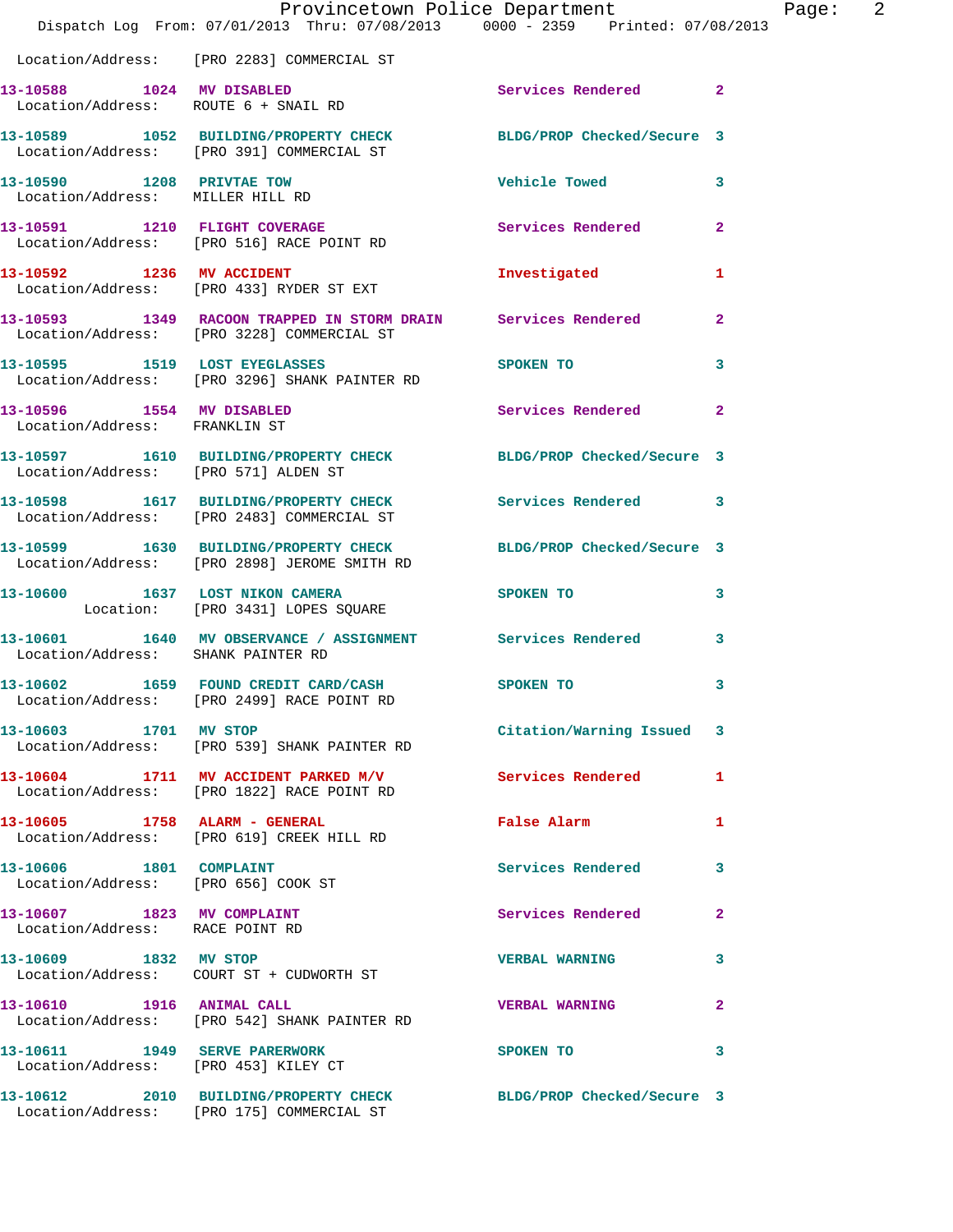| 13-10613 2014 MV STOP                                                | Location/Address: COURT ST + SHANKPAINTER RD                                                                                                                        | Citation/Warning Issued 3  |                         |
|----------------------------------------------------------------------|---------------------------------------------------------------------------------------------------------------------------------------------------------------------|----------------------------|-------------------------|
|                                                                      | 13-10614 2035 BUILDING/PROPERTY CHECK<br>Location/Address: [PRO 2206] COMMERCIAL ST                                                                                 | BLDG/PROP Checked/Secure 3 |                         |
|                                                                      | 13-10615 2120 BUILDING/PROPERTY CHECK<br>Location/Address: [PRO 175] COMMERCIAL ST                                                                                  | BLDG/PROP Checked/Secure 3 |                         |
|                                                                      | 13-10616 2120 MEDICAL EMERGENCY<br>Location/Address: [PRO 1905] BRADFORD ST                                                                                         | Transported to Hospital 1  |                         |
|                                                                      | 13-10617 2121 BUILDING/PROPERTY CHECK<br>Location/Address: [PRO 526] RYDER ST EXT                                                                                   | BLDG/PROP Checked/Secure 3 |                         |
| Location/Address: [PRO 3440] ROUTE 6                                 | 13-10618 2124 MV OBSERVANCE / ASSIGNMENT Services Rendered 3                                                                                                        |                            |                         |
| Location/Address: [PRO 16] BRADFORD ST                               | 13-10619 2128 BUILDING/PROPERTY CHECK                                                                                                                               | BLDG/PROP Checked/Secure 3 |                         |
| 13-10620 2128 MV STOP<br>Location/Address: [PRO 521] ROUTE 6         |                                                                                                                                                                     | <b>VERBAL WARNING</b>      | $\overline{\mathbf{3}}$ |
|                                                                      | 13-10621 2129 BUILDING/PROPERTY CHECK<br>Location/Address: [PRO 75] CAPTAIN BERTIE RD                                                                               | BLDG/PROP Checked/Secure 3 |                         |
|                                                                      | 13-10623 2153 ASSAULT AND BATTERY<br>Location/Address: [PRO 2750] COMMERCIAL ST<br>Refer To $P/C$ : $\frac{13-117-AR}{2}$<br>Refer To $P/C$ : $\frac{13-118-AR}{2}$ | Arrest(s) Made             | $\mathbf{1}$            |
| 13-10624 2333 FOLLOW UP                                              | Location/Address: [PRO 2750] COMMERCIAL ST                                                                                                                          | <b>Services Rendered</b>   | $\mathbf{2}$            |
| 13-10625 2347 NOISE COMPLAINT<br>Location/Address: [PRO 1815] OAK DR |                                                                                                                                                                     | SPOKEN TO                  | 3                       |
| 13-10626 2354 FOUND BROWN WALLET                                     | Location/Address: [PRO 542] SHANK PAINTER RD                                                                                                                        | Services Rendered          | 3                       |
|                                                                      | 13-10627 2359 LOST CELL PHONE<br>Location/Address: [PRO 542] SHANK PAINTER RD                                                                                       | Services Rendered 3        |                         |
| For Date: $07/02/2013$ - Tuesday                                     |                                                                                                                                                                     |                            |                         |
|                                                                      | 13-10628 0008 BUILDING/PROPERTY CHECK<br>Location/Address: [PRO 3259] MACMILLAN                                                                                     | BLDG/PROP Checked/Secure 3 |                         |
| 13-10630 0019 BAR CHECK                                              | Location/Address: [PRO 3236] COMMERCIAL ST                                                                                                                          | Services Rendered          | $\mathbf{2}$            |
| 13-10631 0020 NOISE COMPLAINT<br>Location/Address: FRANKLIN ST       |                                                                                                                                                                     | SPOKEN TO                  | 3                       |
| 13-10632 0026 BAR CHECK                                              | Location/Address: [PRO 208] COMMERCIAL ST                                                                                                                           | Services Rendered          | 2                       |
|                                                                      | 13-10633 0033 MV OBSERVANCE / ASSIGNMENT Services Rendered<br>Location/Address: BRADFORD ST + RYDER ST                                                              |                            | 3                       |
| Location/Address: HIGH POLE HILL                                     | 13-10634 0046 MV OBSERVANCE / ASSIGNMENT Services Rendered                                                                                                          |                            | 3                       |

**13-10635 0049 LOBBY TRAFFIC Services Rendered 2 39**  Location/Address: [PRO 542] SHANK PAINTER RD **13-10636 0058 MV OBSERVANCE / ASSIGNMENT Services Rendered 3** 

Location/Address: [PRO 595] BRADFORD ST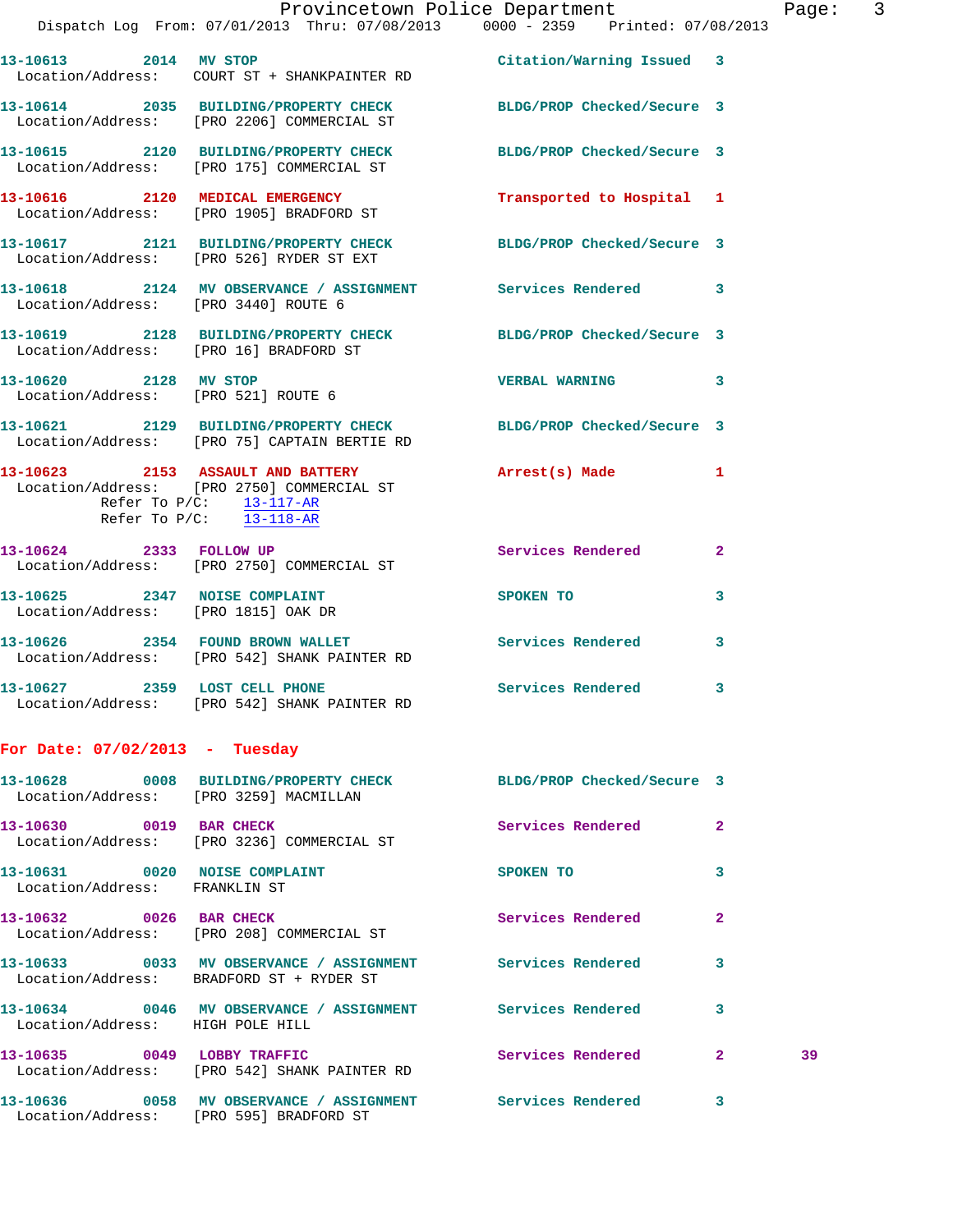|                                                                   | Provincetown Police Department<br>Dispatch Log From: 07/01/2013 Thru: 07/08/2013 0000 - 2359 Printed: 07/08/2013 |                                                                                                                                                                                                                               |              | Page: 4 |  |
|-------------------------------------------------------------------|------------------------------------------------------------------------------------------------------------------|-------------------------------------------------------------------------------------------------------------------------------------------------------------------------------------------------------------------------------|--------------|---------|--|
|                                                                   | 13-10638 0108 ALARM - GENERAL<br>Location/Address: [PRO 2837] CONANT ST                                          | False Alarm and the state of the state of the state of the state of the state of the state of the state of the                                                                                                                |              |         |  |
| 13-10639 0129 DISTURBANCE<br>Location/Address: BRADFORD ST EXT    |                                                                                                                  | Services Rendered 1                                                                                                                                                                                                           |              |         |  |
|                                                                   | 13-10640 0151 MV OBSERVANCE / ASSIGNMENT Services Rendered 3<br>Location/Address: RYDER ST + BRADFORD ST         |                                                                                                                                                                                                                               |              |         |  |
|                                                                   | 13-10641 0154 BUILDING/PROPERTY CHECK BLDG/PROP Checked/Secure 3<br>Location/Address: [PRO 16] BRADFORD ST       |                                                                                                                                                                                                                               |              |         |  |
|                                                                   | 13-10642 0207 WELL BEING CHECK<br>Location/Address: [PRO 3296] SHANK PAINTER RD                                  | Services Rendered 3                                                                                                                                                                                                           |              |         |  |
|                                                                   | 13-10643 0224 LOST DROID CELL PHONE Services Rendered 3<br>Location/Address: [PRO 542] SHANK PAINTER RD          |                                                                                                                                                                                                                               |              |         |  |
|                                                                   | 13-10644 0227 FOUND NY LICENSE/RETURNED Services Rendered 3<br>Location/Address: [PRO 542] SHANK PAINTER RD      |                                                                                                                                                                                                                               |              |         |  |
|                                                                   | 13-10645 0300 BUILDING/PROPERTY CHECK BLDG/PROP Checked/Secure 3<br>Location/Address: [PRO 306] COMMERCIAL ST    |                                                                                                                                                                                                                               |              |         |  |
|                                                                   | 13-10646 0309 LOUD PARTY<br>Location/Address: [PRO 594] COMMERCIAL ST                                            | VERBAL WARNING 3                                                                                                                                                                                                              |              | 1       |  |
|                                                                   | 13-10647 0322 BUILDING/PROPERTY CHECK BLDG/PROP Checked/Secure 3<br>Location/Address: [PRO 1778] SHANKPAINTER RD |                                                                                                                                                                                                                               |              |         |  |
|                                                                   | 13-10648 0417 FISHER CATS<br>Location/Address: [PRO 1574] HARRY KEMP WAY                                         | SPOKEN TO AND TO A STRUCK TO A THING OF THE STRUCK OF THE STRUCK OF THE STRUCK OF THE STRUCK OF THE STRUCK OF THE STRUCK OF THE STRUCK OF THE STRUCK OF THE STRUCK OF THE STRUCK OF THE STRUCK OF THE STRUCK OF THE STRUCK OF | $\mathbf{2}$ |         |  |
|                                                                   | 13-10649 0430 BUILDING/PROPERTY CHECK BLDG/PROP Checked/Secure 3<br>Location/Address: [PRO 530] SHANKPAINTER RD  |                                                                                                                                                                                                                               |              |         |  |
|                                                                   | 13-10650 0819 COURT TRANSPORT<br>Location/Address: [PRO 542] SHANK PAINTER RD                                    | Taken/Referred to Other 3                                                                                                                                                                                                     |              |         |  |
| 13-10651 0831 MV DISABLED<br>Location/Address: [PRO 2518] ROUTE 6 |                                                                                                                  | Services Rendered 2                                                                                                                                                                                                           |              |         |  |
|                                                                   | 13-10652 0834 LOST BACKPACK/MONEY<br>Location/Address: [PRO 253] COMMERCIAL ST                                   | No Action Required                                                                                                                                                                                                            | 3            |         |  |
|                                                                   | 13-10653 0948 PARKING COMPLAINT<br>Location/Address: [PRO 105] COMMERCIAL ST                                     | <b>Services Rendered</b>                                                                                                                                                                                                      | $\mathbf{2}$ |         |  |
|                                                                   | 13-10654 0956 TOWS/STREET SWEEP<br>Location/Address: [PRO 346] COMMERCIAL ST                                     | Vehicle Towed                                                                                                                                                                                                                 | $\mathbf{2}$ |         |  |
| 13-10655 1007 DOG IN MV                                           | Location/Address: [PRO 3296] SHANK PAINTER RD                                                                    | Services Rendered                                                                                                                                                                                                             | $\mathbf{2}$ |         |  |
|                                                                   | 13-10656 1023 BIKE INJURY<br>Location/Address: [PRO 2540] RACE POINT RD                                          | Transported to Hospital 1                                                                                                                                                                                                     |              |         |  |
|                                                                   | 13-10657 1036 STOLEN BIKE LOCATED<br>Location/Address: [PRO 440] HARRY KEMP WAY                                  | Services Rendered                                                                                                                                                                                                             | $\mathbf{2}$ |         |  |
|                                                                   | 13-10658 1046 FENCE DAMAGE<br>Location/Address: [PRO 125] COMMERCIAL ST                                          | Services Rendered                                                                                                                                                                                                             | 3            |         |  |
|                                                                   | 13-10659 1050 TRACTOR-TRAILER PROBLEM Services Rendered<br>Location/Address: [PRO 3636] COMMERCIAL ST            |                                                                                                                                                                                                                               | $\mathbf{2}$ |         |  |
|                                                                   | 13-10660 1123 TRUCK VS HOUSE<br>Location/Address: FRANKLIN ST + TREMONT ST                                       | Services Rendered                                                                                                                                                                                                             | $\mathbf{1}$ |         |  |
|                                                                   |                                                                                                                  |                                                                                                                                                                                                                               |              |         |  |

**13-10661 1135 R/O REQUEST Services Rendered 2** 

Location/Address: [PRO 542] SHANK PAINTER RD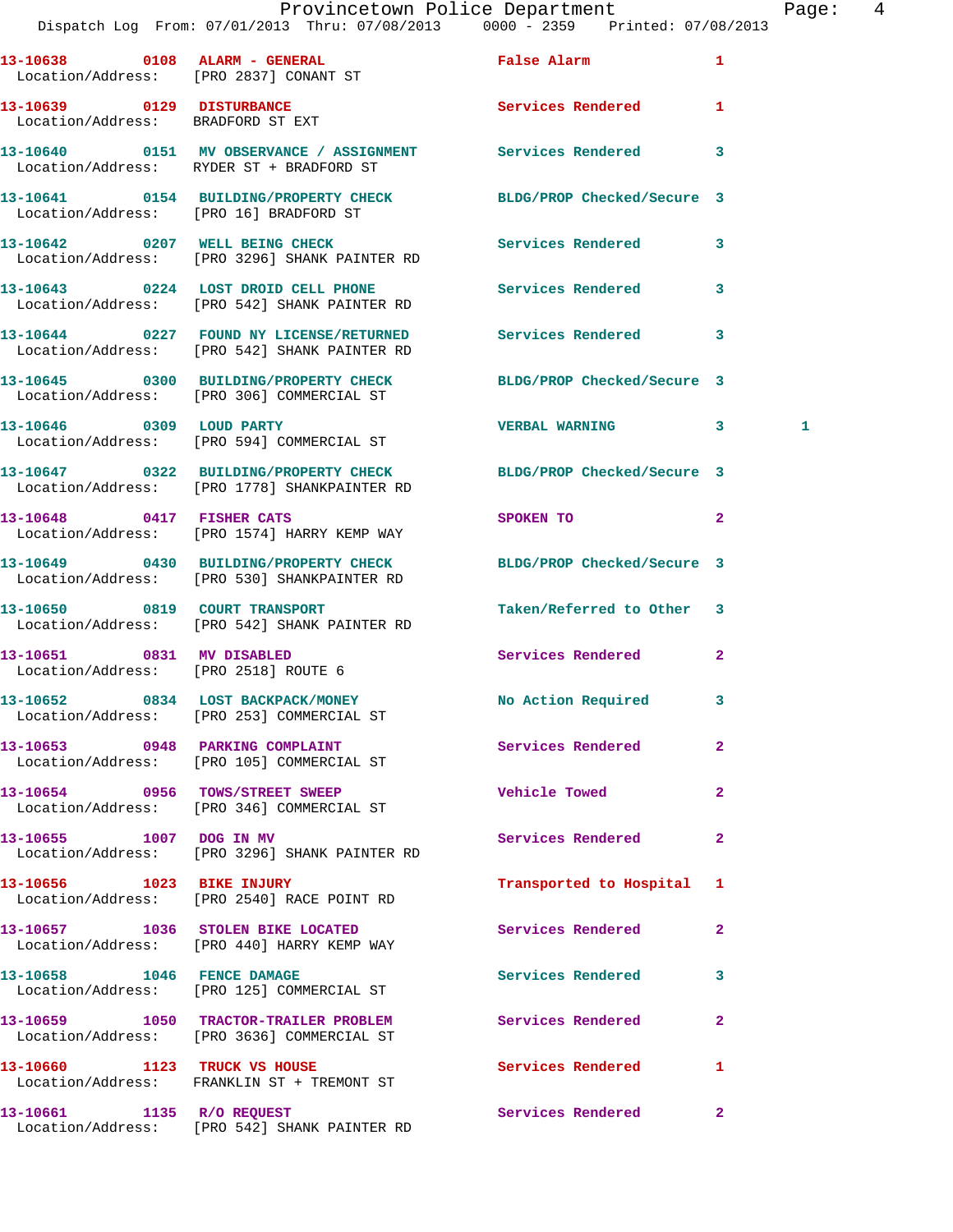Dispatch Log From: 07/01/2013 Thru: 07/08/2013 0000 - 2359 Printed: 07/08/2013

| 13-10665 1157 SHOPLIFTING                                                   | Location/Address: [PRO 3314] COMMERCIAL ST                                                                  | No Action Required 3       |                         |
|-----------------------------------------------------------------------------|-------------------------------------------------------------------------------------------------------------|----------------------------|-------------------------|
| 13-10662 1304 PARKED MV COMPLAINT<br>Location/Address: [PRO 2375] CONANT ST |                                                                                                             | <b>Services Rendered</b>   | $\mathbf{2}$            |
| 13-10663 1345 MV MISSING                                                    | Location/Address: [PRO 526] RYDER ST EXT                                                                    | Services Rendered          | $\overline{2}$          |
| 13-10664 1352 SHOPLIFTING                                                   | Location/Address: [PRO 230] COMMERCIAL ST                                                                   | <b>Services Rendered</b>   | 3                       |
| Location/Address: HARRY KEMP WAY                                            | 13-10666 1455 MV COMPLAINT/ALARM                                                                            | <b>Services Rendered</b>   | $\mathbf{2}$            |
|                                                                             | 13-10667 1457 LOST CAT/FOUND<br>Location/Address: [PRO 1542] COMMERCIAL ST                                  | Services Rendered          | $\mathbf{2}$            |
| 13-10668 1506 FOOT INJURY                                                   | Location/Address: [PRO 2543] MACMILLAN WHARF                                                                | Transported to Hospital 1  |                         |
|                                                                             | 13-10669 1520 LOST BLUE WALLET<br>Location/Address: [PRO 306] COMMERCIAL ST                                 | <b>Services Rendered</b>   | 3                       |
|                                                                             | 13-10670 1543 NOISE COMPLAINT<br>Location/Address: [PRO 208] COMMERCIAL ST                                  | <b>Services Rendered</b>   | $\overline{\mathbf{3}}$ |
|                                                                             | 13-10671 1553 PARK, WALK & TALK<br>Location/Address: [PRO 440] HARRY KEMP WAY                               | No Action Required         | $\mathbf{2}$            |
|                                                                             | 13-10672 1600 LOST GLASSES<br>Location/Address: [PRO 542] SHANK PAINTER RD                                  | Services Rendered          | $\mathbf{3}$            |
|                                                                             | 13-10674 1615 BUILDING/PROPERTY CHECK<br>Location/Address: [PRO 3317] CEMETERY RD                           | BLDG/PROP Checked/Secure 3 |                         |
|                                                                             | 13-10673 1616 MV ACCIDENT<br>Location/Address: [PRO 3912] SHANKPAINTER RD                                   | <b>Services Rendered</b>   | 1                       |
| Refer To Arrest: 13-119-AR                                                  | 13-10675 1628 MV COMPLAINT/OUI ARREST<br>Location/Address: [PRO 539] SHANK PAINTER RD                       | Arrest(s) Made             | $\overline{2}$          |
|                                                                             | 13-10676 1647 DISORDERLY<br>Location/Address: [PRO 516] RACE POINT RD                                       | <b>Services Rendered</b>   | $\mathbf{2}$            |
|                                                                             | 13-10677 1708 MV OBSERVANCE / ASSIGNMENT Services Rendered<br>Location/Address: HOWLAND ST + HARRY KEMP WAY |                            | 3                       |
|                                                                             | 13-10678 1709 COMPLAINT - STREET PERFORMERS SPOKEN TO<br>Location/Address: [PRO 542] SHANK PAINTER RD       |                            | 3                       |
|                                                                             | 13-10679 1718 VERBAL WARNING SPEED<br>Location/Address: [PRO 3430] COMMERCIAL ST                            | <b>VERBAL WARNING</b>      | 3                       |
| 13-10680 1723 VANDALISM                                                     | Location/Address: [PRO 1712] FRANKLIN ST                                                                    | <b>Services Rendered</b>   | $\mathbf{3}$            |
|                                                                             | 13-10681 1732 FOUND COLORADO LICENSE<br>Location/Address: [PRO 2020] COMMERCIAL ST                          | Services Rendered 3        |                         |
| Location/Address: [PRO 571] ALDEN ST                                        | 13-10682 1802 BUILDING/PROPERTY CHECK                                                                       | BLDG/PROP Checked/Secure 3 |                         |
| 13-10683 1810 COMPLAINT                                                     | Location/Address: [PRO 196] COMMERCIAL ST                                                                   | Services Rendered 3        |                         |
| 13-10684 1824 DOT/OUCH                                                      | Location/Address: [PRO 440] HARRY KEMP WAY                                                                  | Transported to Hospital 1  |                         |
|                                                                             |                                                                                                             |                            |                         |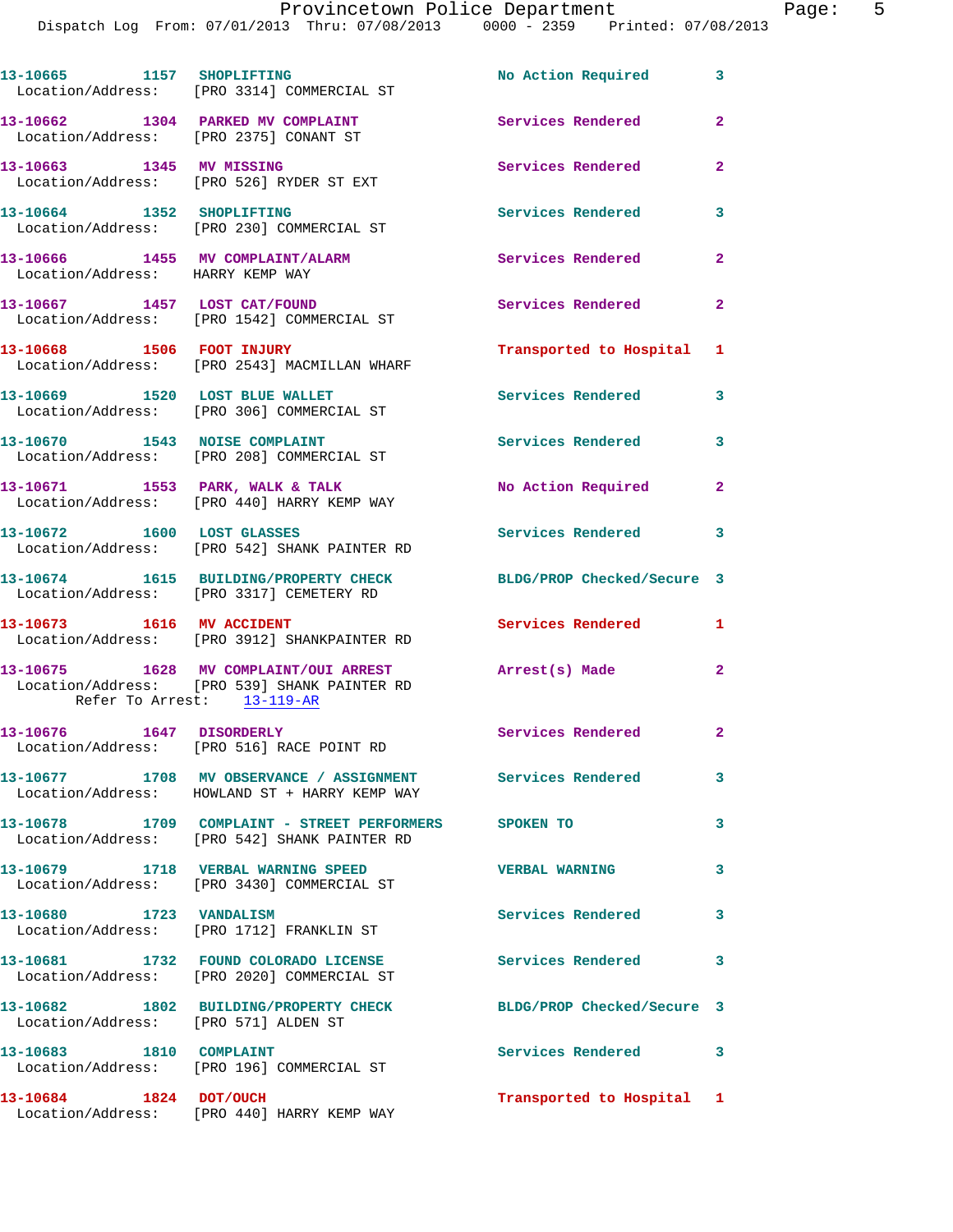|                                        | Dispatch Log From: 07/01/2013 Thru: 07/08/2013 0000 - 2359 Printed: 07/08/2013                                 | Provincetown Police Department | Page: 6        |
|----------------------------------------|----------------------------------------------------------------------------------------------------------------|--------------------------------|----------------|
|                                        | 13-10685 1831 POSSIBLE BROKEN FINGER PATIENT REFUSAL 1<br>Location/Address: [PRO 542] SHANK PAINTER RD         |                                |                |
|                                        | 13-10686 1833 BUILDING/PROPERTY CHECK BLDG/PROP Checked/Secure 3<br>Location/Address: [PRO 3163] WINTHROP ST   |                                |                |
|                                        | 13-10687 1905 COMPLAINT<br>Location/Address: HARRY KEMP WAY + HOWLAND ST                                       | No Action Required 3           |                |
| 13-10688 1908 EVALUATION               | Location/Address: [PRO 542] SHANK PAINTER RD                                                                   | PATIENT REFUSAL                | 1              |
| 13-10689 2000 THREATS                  | Location/Address: [PRO 1712] FRANKLIN ST                                                                       | SPOKEN TO                      | $\mathbf{2}$   |
|                                        | 13-10690 2019 LOST IPHONE<br>Location/Address: [PRO 2490] PROVINCELANDS RD                                     | Services Rendered              | 3              |
|                                        | 13-10691 2033 FOUND PROPERTY<br>Location/Address: [PRO 106] COMMERCIAL ST                                      | Taken/Referred to Other 3      |                |
|                                        | 13-10693 2105 MV STOP<br>Location/Address: [PRO 519] RACE POINT RD                                             | <b>VERBAL WARNING</b>          | 3              |
|                                        | 13-10694 2113 BUILDING/PROPERTY CHECK BLDG/PROP Checked/Secure 3<br>Location/Address: [PRO 175] COMMERCIAL ST  |                                |                |
|                                        | 13-10695 2120 BAR CHECK<br>Location/Address: [PRO 3633] COMMERCIAL ST                                          | No Action Required 2           |                |
|                                        | 13-10696 2150 FOUND WALLET/CLAIMED Services Rendered 3<br>Location/Address: [PRO 105] COMMERCIAL ST            |                                |                |
| Location/Address: [PRO 571] ALDEN ST   | 13-10697 2158 BUILDING/PROPERTY CHECK BLDG/PROP Checked/Secure 3                                               |                                |                |
|                                        | 13-10698 2205 BUILDING/PROPERTY CHECK BLDG/PROP Checked/Secure 3<br>Location/Address: [PRO 516] RACE POINT RD  |                                |                |
| Location/Address: [PRO 16] BRADFORD ST | 13-10699 2206 BUILDING/PROPERTY CHECK BLDG/PROP Checked/Secure 3                                               |                                |                |
|                                        | 13-10700 2218 MEDICAL EMERGENCY<br>Location/Address: [PRO 1836] NELSON AVE                                     | Transported to Hospital 1      |                |
|                                        | 13-10701 2238 FOUND NY LICENSE/RETURNED Services Rendered<br>Location: [PRO 3431] LOPES SQUARE                 |                                | 3              |
| 13-10702 2315 LOOSE DOG                | Location/Address: [PRO 3296] SHANK PAINTER RD                                                                  | Services Rendered              | $\overline{2}$ |
| 13-10704 2339 BAR CHECK                | Location/Address: [PRO 399] COMMERCIAL ST                                                                      | Services Rendered              | $\mathbf{2}$   |
| 13-10705 2339 BAR CHECK                | Location/Address: [PRO 3443] COMMERCIAL ST                                                                     | Services Rendered              | $\mathbf{2}$   |
|                                        | 13-10706 2341 BAR CHECK<br>Location/Address: [PRO 272] COMMERCIAL ST                                           | Services Rendered              | 2              |
|                                        | 13-10707 2353 BUILDING/PROPERTY CHECK BLDG/PROP Checked/Secure 3<br>Location/Address: [PRO 440] HARRY KEMP WAY |                                |                |
| For Date: $07/03/2013$ - Wednesday     |                                                                                                                |                                |                |
|                                        | 13-10710 0017 PARK, WALK & TALK<br>Location/Address: [PRO 105] COMMERCIAL ST                                   | Services Rendered              | $\mathbf{2}$   |
|                                        | 13-10711 0019 BAR CHECK<br>Location/Address: [PRO 3607] BRADFORD ST                                            | Services Rendered              | 2              |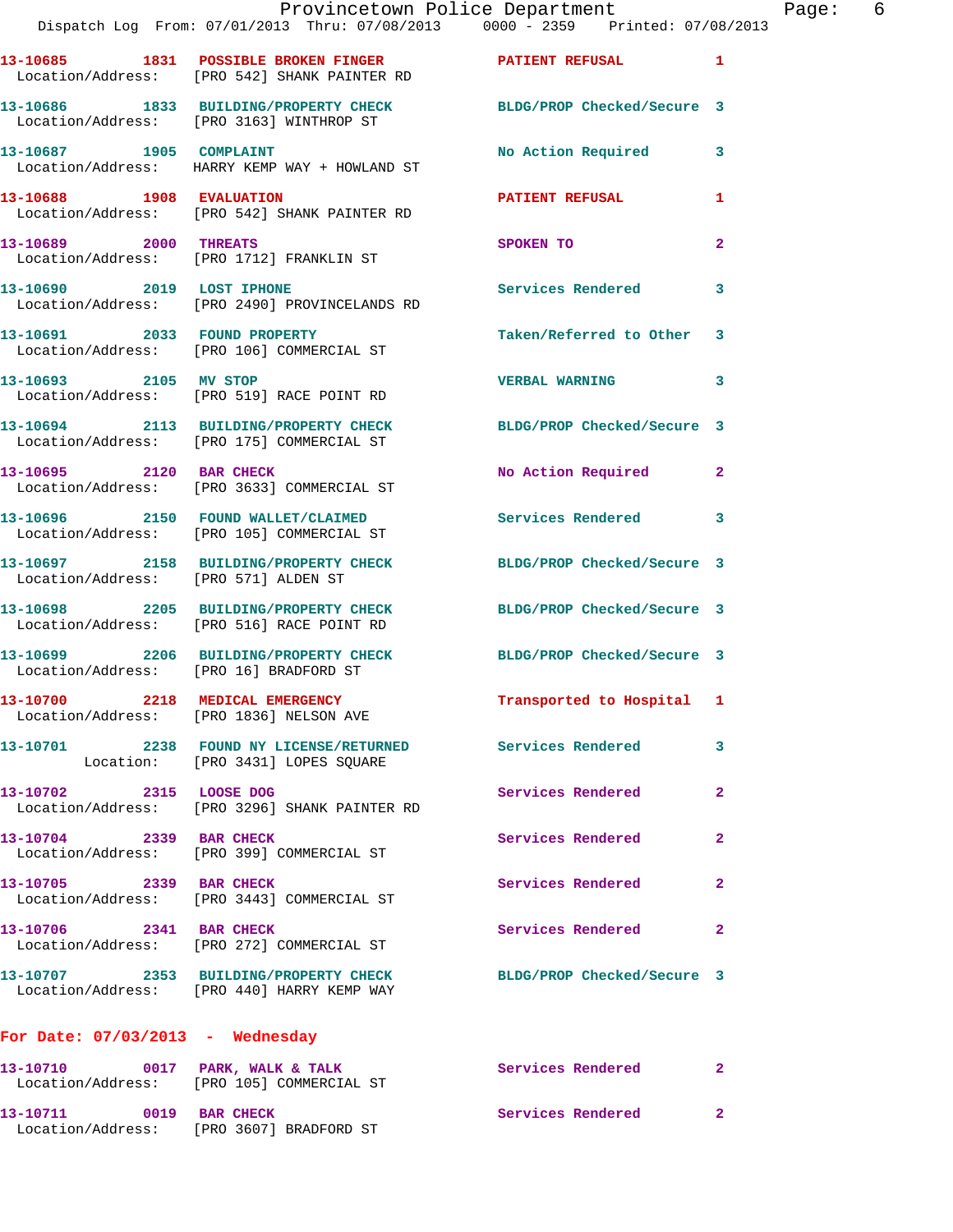Dispatch Log From: 07/01/2013 Thru: 07/08/2013 0000 - 2359 Printed: 07/08/2013

| 13-10712 0022 MV STOP                  | Location/Address: [PRO 2391] BRADFORD ST                                                                          | <b>VERBAL WARNING</b>      | $\mathbf{3}$   |    |
|----------------------------------------|-------------------------------------------------------------------------------------------------------------------|----------------------------|----------------|----|
|                                        | 13-10713 0024 BAR CHECK<br>Location/Address: [PRO 208] COMMERCIAL ST                                              | <b>Services Rendered</b>   | $\overline{2}$ |    |
|                                        | 13-10714 0026 MV OBSERVANCE / ASSIGNMENT Services Rendered<br>Location/Address: RYDER ST + BRADFORD ST            |                            | 3              |    |
| 13-10715 0037 BAR CHECK                | Location/Address: [PRO 484] MASONIC PL                                                                            | Services Rendered          | $\mathbf{2}$   |    |
|                                        | 13-10716 0044 BAR CHECK<br>Location/Address: [PRO 3633] COMMERCIAL ST                                             | Services Rendered 2        |                |    |
|                                        | 13-10718 0109 BUILDING/PROPERTY CHECK<br>Location/Address: [PRO 182] COMMERCIAL ST                                | BLDG/PROP Checked/Secure 3 |                |    |
| 13-10719 0120 MV STOP                  | Location/Address: BRADFORD ST + CONWAY ST                                                                         | <b>VERBAL WARNING</b>      | 3              |    |
|                                        | 13-10720 0129 MV OBSERVANCE / ASSIGNMENT Services Rendered 3<br>Location/Address: BRADFORD ST + STANDISH ST       |                            |                |    |
|                                        | 13-10721 0146 BOAT/HARBORMASTER<br>Location/Address: [PRO 2543] MACMILLAN WHARF                                   | Services Rendered          | $\overline{2}$ |    |
|                                        | 13-10722 0155 BUILDING/PROPERTY CHECK BLDG/PROP Checked/Secure 3<br>Location/Address: [PRO 175] COMMERCIAL ST     |                            |                |    |
| Location/Address: [PRO 444] HIGH POLE  | 13-10723 0203 BUILDING/PROPERTY CHECK BLDG/PROP Checked/Secure 3                                                  |                            |                |    |
|                                        | 13-10724 0213 MV OBSERVANCE / ASSIGNMENT Services Rendered 3<br>Location/Address: [PRO 2577] BRADFORD ST          |                            |                |    |
|                                        | 13-10725 0241 ASSIST CITIZEN<br>Location/Address: [PRO 3456] RYDER ST EXT                                         | Services Rendered          | 3              |    |
|                                        | 13-10726 0249 BUILDING/PROPERTY CHECK BLDG/PROP Checked/Secure 3<br>Location/Address: [PRO 2490] PROVINCELANDS RD |                            |                |    |
| 13-10727 0249 MV STOP                  | Location/Address: [PRO 526] RYDER ST EXT                                                                          | <b>VERBAL WARNING</b>      | 3              |    |
|                                        | 13-10728 0257 NOISE COMPLAINT<br>Location/Address: [PRO 2483] COMMERCIAL ST                                       | Peace Restored             | 3              |    |
|                                        | 13-10729 0300 BOAT/HARBORMASTER<br>Location/Address: [PRO 433] RYDER ST EXT                                       | Services Rendered          | $\mathbf{2}$   |    |
| Location/Address: [PRO 2543] MACMILLAN | 13-10730 0317 BUILDING/PROPERTY CHECK                                                                             | BLDG/PROP Checked/Secure 3 |                |    |
|                                        | 13-10731 0322 MV HIT & RUN<br>Location/Address: W VINE ST + BRADFORD ST                                           | SPOKEN TO                  | $\mathbf{2}$   |    |
| 13-10732 0346 LOBBY TRAFFIC            | Location/Address: [PRO 542] SHANK PAINTER RD                                                                      | Services Rendered          | $\mathbf{2}$   | 57 |
| 13-10733 0423 FOLLOW UP                | Location/Address: W VINE ST + BRADFORD ST EXT                                                                     | Services Rendered          | $\mathbf{2}$   |    |
| 13-10734 0453 LOST WHITE IPHONE        | Location/Address: [PRO 542] SHANK PAINTER RD                                                                      | <b>Services Rendered</b>   | 3              |    |
| Location/Address: [PRO 3287] ROUTE 6   | 13-10736 0515 BUILDING/PROPERTY CHECK BLDG/PROP Checked/Secure 3                                                  |                            |                |    |

**13-10735 0516 SERVICE CALL Services Rendered 3**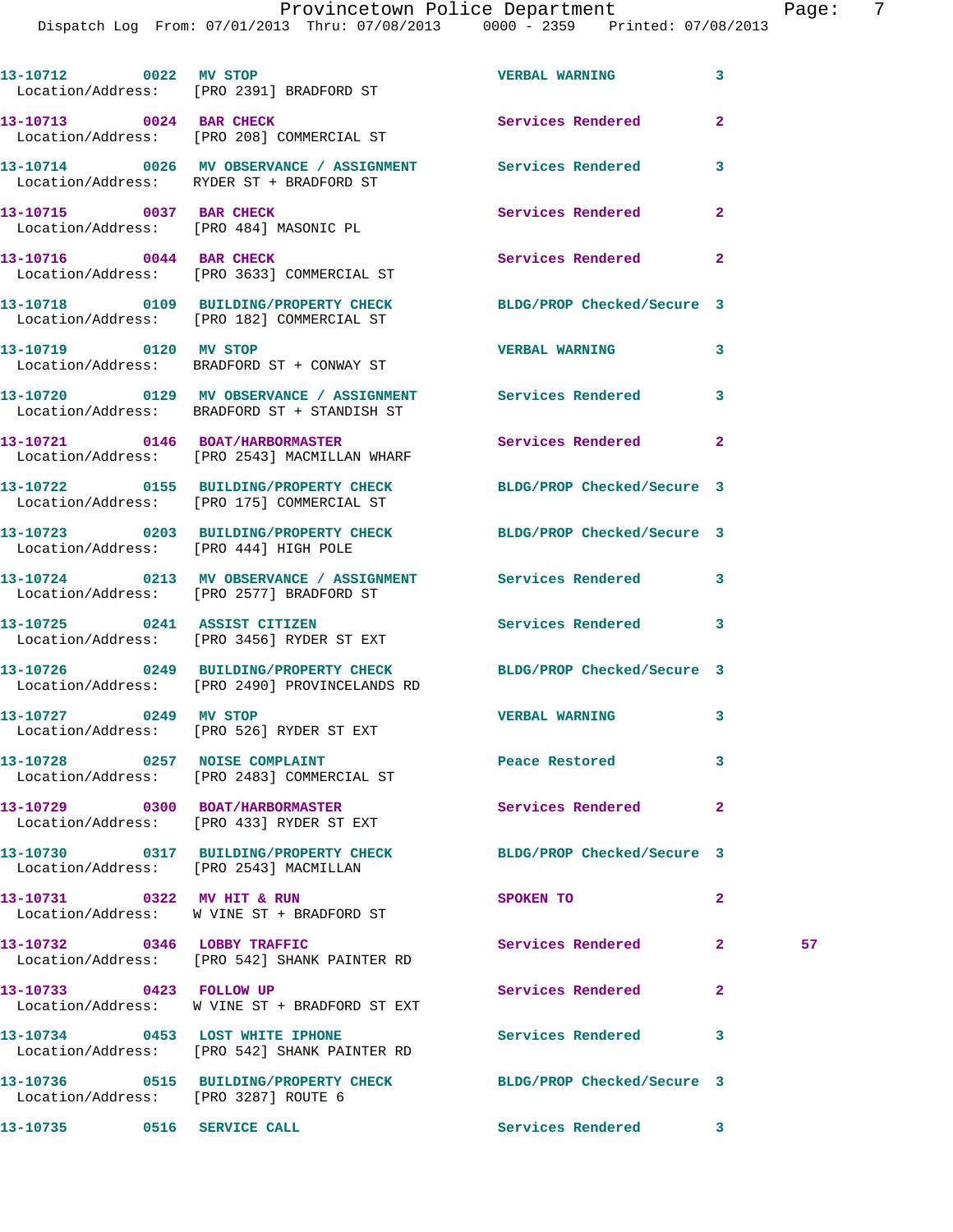|                                                               | Provincetown Police Department<br>Dispatch Log From: 07/01/2013 Thru: 07/08/2013 0000 - 2359 Printed: 07/08/2013 |                                                                                                                |              | Page: 8      |  |
|---------------------------------------------------------------|------------------------------------------------------------------------------------------------------------------|----------------------------------------------------------------------------------------------------------------|--------------|--------------|--|
|                                                               | Location/Address: [PRO 542] SHANK PAINTER RD                                                                     |                                                                                                                |              |              |  |
|                                                               | 13-10737 0531 ALARM - GENERAL<br>Location/Address: [PRO 3195] COMMERCIAL ST                                      | BLDG/PROP Checked/Secure 1                                                                                     |              |              |  |
|                                                               | 13-10738 0541 MV OBSERVANCE / ASSIGNMENT Services Rendered 3<br>Location/Address: ROUTE 6 + HOWLAND ST           |                                                                                                                |              |              |  |
|                                                               | 13-10739 0555 BUILDING/PROPERTY CHECK BLDG/PROP Checked/Secure 3<br>Location/Address: [PRO 530] SHANKPAINTER RD  |                                                                                                                |              |              |  |
|                                                               | 13-10740 0603 BUILDING/PROPERTY CHECK BLDG/PROP Checked/Secure 3<br>Location/Address: [PRO 306] COMMERCIAL ST    |                                                                                                                |              |              |  |
|                                                               | 13-10741 0612 SPEED DOLLY ASSIGNMENT Services Rendered 3<br>Location/Address: [PRO 542] SHANK PAINTER RD         |                                                                                                                |              |              |  |
|                                                               | 13-10742 0616 PARK, WALK & TALK Services Rendered 2<br>Location/Address: [PRO 3287] ROUTE 6                      |                                                                                                                |              |              |  |
|                                                               | 13-10743 0724 ABANDONED BIKES<br>Location/Address: [PRO 527] RYDER ST EXT                                        | No Action Required 2                                                                                           |              |              |  |
| 13-10744 0753 COURT                                           | Location/Address: [PRO 542] SHANK PAINTER RD                                                                     | Taken/Referred to Other 3                                                                                      |              |              |  |
|                                                               | 13-10745 0755 MV VS DEER<br>Location/Address: [PRO 2521] ROUTE 6                                                 | Services Rendered 1                                                                                            |              |              |  |
|                                                               | 13-10746 0843 PARKED MV DAMAGED<br>Location/Address: [PRO 2915] WEST VINE ST                                     | Services Rendered 1                                                                                            |              |              |  |
|                                                               | 13-10747 0903 BUILDING/PROPERTY CHECK BLDG/PROP Checked/Secure 3<br>Location/Address: [PRO 2483] COMMERCIAL ST   |                                                                                                                |              |              |  |
|                                                               | 13-10748 0905 REASSURANCE UPDATE                                                                                 | No Action Required 3                                                                                           |              |              |  |
|                                                               | 13-10749 0914 TRUCK FUMES<br>Location/Address: [PRO 399] COMMERCIAL ST                                           | SPOKEN TO THE STATE OF THE STATE OF THE STATE OF THE STATE OF THE STATE OF THE STATE OF THE STATE OF THE STATE | $\mathbf{2}$ |              |  |
| Location/Address: [PRO 2521] ROUTE 6                          | 13-10750 0930 MV OBSERVANCE / ASSIGNMENT Services Rendered 3                                                     |                                                                                                                |              |              |  |
| 13-10751 0936 MV STOP<br>Location/Address: [PRO 2513] ROUTE 6 |                                                                                                                  | <b>VERBAL WARNING</b>                                                                                          | 3            |              |  |
|                                                               | 13-10752 0955 DOG IN MV<br>Location/Address: [PRO 526] RYDER ST EXT                                              | Unfounded                                                                                                      | $\mathbf{2}$ |              |  |
|                                                               | 13-10753 1000 TOWS/STREET SWEEP<br>Location/Address: [PRO 2364] COMMERCIAL ST                                    | <b>Vehicle Towed</b>                                                                                           | $\mathbf{2}$ | $\mathbf{2}$ |  |
|                                                               | 13-10754 1007 TRUCK DELIVERY COMPLAINT No Action Required 2<br>Location/Address: [PRO 1916] COURT ST             |                                                                                                                |              |              |  |
|                                                               | 13-10755 1010 MV OBSERVANCE / ASSIGNMENT Services Rendered<br>Location/Address: [PRO 1892] SHANK PAINTER RD      |                                                                                                                | 3            |              |  |
|                                                               | 13-10756 1020 VERBAL STOP SIGN<br>Location/Address: [PRO 3099] SHANK PAINTER RD                                  | <b>VERBAL WARNING</b>                                                                                          | 3            |              |  |
|                                                               | 13-10757 1029 FINAL WARNING SPEED<br>Location/Address: [PRO 537] SHANK PAINTER RD                                | <b>VERBAL WARNING</b>                                                                                          | 3            |              |  |
| 13-10758 1032 FIRST AID                                       | Location/Address: [PRO 527] RYDER ST EXT                                                                         | Services Rendered                                                                                              | $\mathbf{1}$ |              |  |
|                                                               | 13-10759 1040 MV OBSERVANCE / ASSIGNMENT Services Rendered 3<br>Location/Address: BRADFORD ST + HOWLAND ST       |                                                                                                                |              |              |  |
|                                                               | 13-10760 1046 VERBAL STOP SIGN/NO LICENSE WERBAL WARNING 3                                                       |                                                                                                                |              |              |  |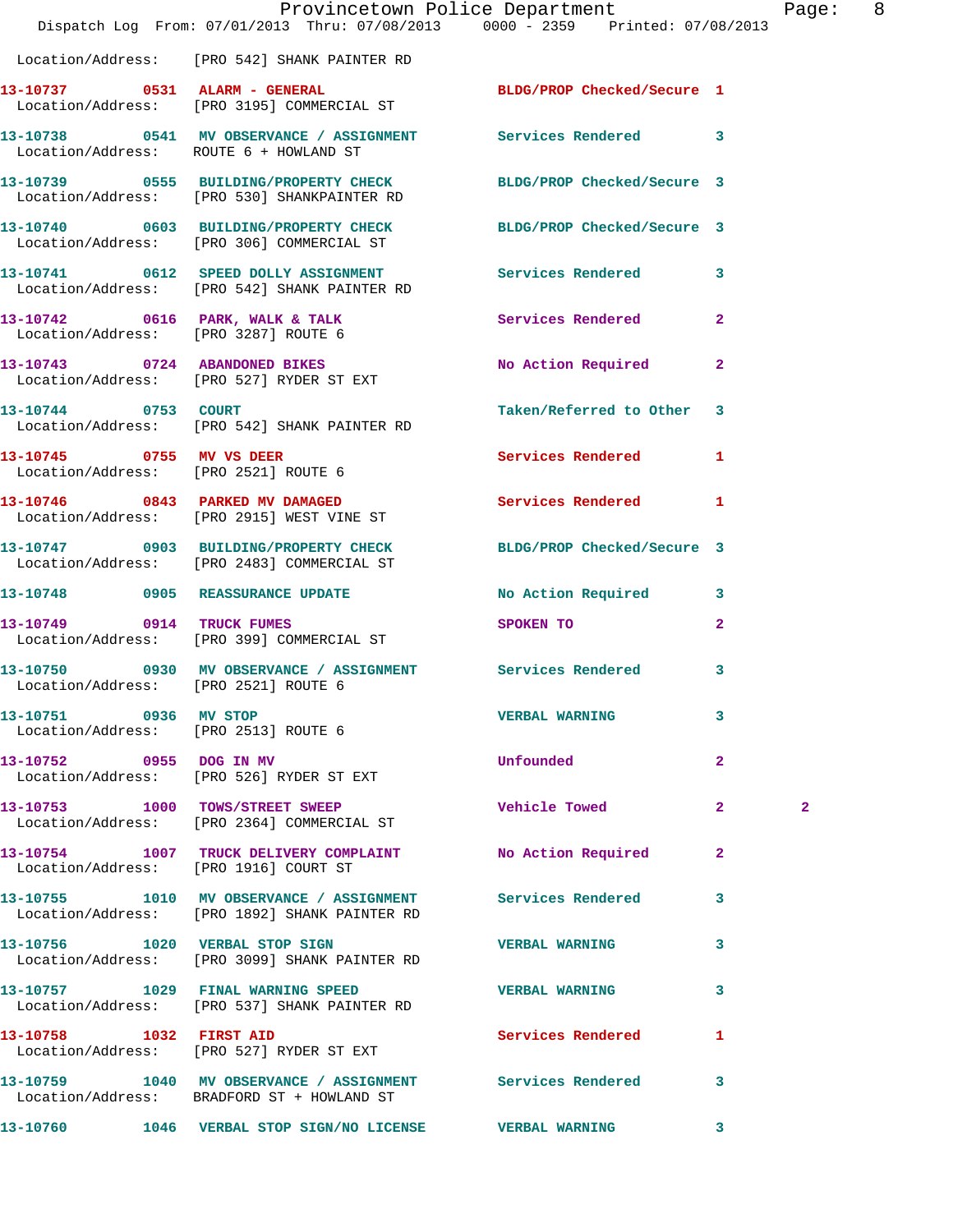|                               | Provincetown Police Department<br>Dispatch Log From: 07/01/2013 Thru: 07/08/2013 0000 - 2359 Printed: 07/08/2013  |                                                                                                                       | Page: 9                    |
|-------------------------------|-------------------------------------------------------------------------------------------------------------------|-----------------------------------------------------------------------------------------------------------------------|----------------------------|
|                               | Location/Address: KENDALL LN + COMMERCIAL ST                                                                      |                                                                                                                       |                            |
|                               | 13-10761 1055 TAGGING<br>Location/Address: [PRO 2543] MACMILLAN WHARF                                             | FOLLOW UP                                                                                                             | $\overline{\phantom{a}}$ 3 |
|                               | 13-10762 1130 BUILDING/PROPERTY CHECK BLDG/PROP Checked/Secure 3<br>Location/Address: [PRO 2500] COMMERCIAL ST    |                                                                                                                       |                            |
|                               | 13-10763 1141 LOOSE DOG<br>Location/Address: [PRO 302] COMMERCIAL ST                                              | Services Rendered 2                                                                                                   |                            |
|                               | 13-10764 1157 TRAFFIC CONTROL<br>Location/Address: [PRO 597] COMMERCIAL ST                                        | Services Rendered 3                                                                                                   |                            |
|                               | 13-10766 1237 BUILDING/PROPERTY CHECK BLDG/PROP Checked/Secure 3<br>Location/Address: [PRO 2898] JEROME SMITH RD  |                                                                                                                       |                            |
|                               | 13-10767 1303 BUILDING/PROPERTY CHECK Services Rendered 3<br>Location/Address: [PRO 391] COMMERCIAL ST            |                                                                                                                       |                            |
|                               | 13-10768 1317 MV OBSERVANCE / ASSIGNMENT Citation/Warning Issued 3<br>Location/Address: [PRO 2521] ROUTE 6        |                                                                                                                       |                            |
|                               | 13-10769 1328 VERBAL SPEED/UNINSPECTED VERBAL WARNING<br>  Location/Address: [PRO 2513] ROUTE 6                   |                                                                                                                       | $\mathbf{3}$               |
|                               | 13-10770 1339 FIRE ALARM/UNFOUNDED<br>Location/Address: [PRO 1892] SHANK PAINTER RD                               | Unfounded                                                                                                             | $\mathbf{1}$               |
|                               | 13-10771 1349 PARK, WALK & TALK<br>Location: [PRO 3431] LOPES SQUARE                                              | Services Rendered                                                                                                     | $\mathbf{2}$               |
|                               | 13-10772 1355 BUILDING/PROPERTY CHECK Services Rendered 3<br>Location/Address: [PRO 2898] JEROME SMITH RD         |                                                                                                                       |                            |
|                               | 13-10773 1401 NOISE COMPLAINT<br>Location/Address: [PRO 2621] COMMERCIAL ST                                       | Unfounded                                                                                                             | 3                          |
|                               | 13-10774 1408 LOST MONEY BAG<br>Location/Address: [PRO 542] SHANK PAINTER RD                                      | Services Rendered 3                                                                                                   |                            |
|                               | 13-10776 1426 ABANDONED PSAP CALL<br>Location/Address: [PRO 515] RACE POINT RD                                    | <b>Unfounded</b> and the control of the control of the control of the control of the control of the control of the co |                            |
|                               | 13-10777 1432 BIKE ACCIDENT<br>Location/Address: [PRO 2540] RACE POINT RD                                         | Transported to Hospital 2                                                                                             |                            |
| 13-10778 1438 TRAFFIC CONTROL | Location/Address: [PRO 3260] BRADFORD ST EXT                                                                      | <b>Unfounded</b>                                                                                                      | $\mathbf{3}$               |
|                               | 13-10779 1453 LOST CANON CAMERA<br>Location/Address: [PRO 105] COMMERCIAL ST                                      | Services Rendered                                                                                                     | 3                          |
|                               | 13-10780 1455 PARKING COMPLAINT / GENERAL Citation/Warning Issued 3<br>Location/Address: [PRO 2483] COMMERCIAL ST |                                                                                                                       |                            |
|                               | 13-10781 1541 ASSIST CITIZEN<br>Location/Address: [PRO 542] SHANK PAINTER RD                                      | Services Rendered                                                                                                     | 3                          |
| 13-10782 1548 MV COMPLAINT    | Location/Address: [PRO 14] BRADFORD ST                                                                            | Could Not Locate                                                                                                      | $\mathbf{2}$               |
|                               | 13-10783 1615 HIGH SCHOOL AFTER HOURS Services Rendered 3                                                         |                                                                                                                       |                            |
|                               | 13-10784 1620 VERBAL FAIL TO DISPLAY REG WERBAL WARNING<br>Location/Address: HOWLAND ST + BRADFORD ST             |                                                                                                                       | 3                          |
|                               | 13-10785 1631 LOST WEDDING BAND<br>Location/Address: [PRO 105] COMMERCIAL ST                                      | <b>Services Rendered</b>                                                                                              | 3                          |
|                               |                                                                                                                   | PATIENT REFUSAL 1                                                                                                     |                            |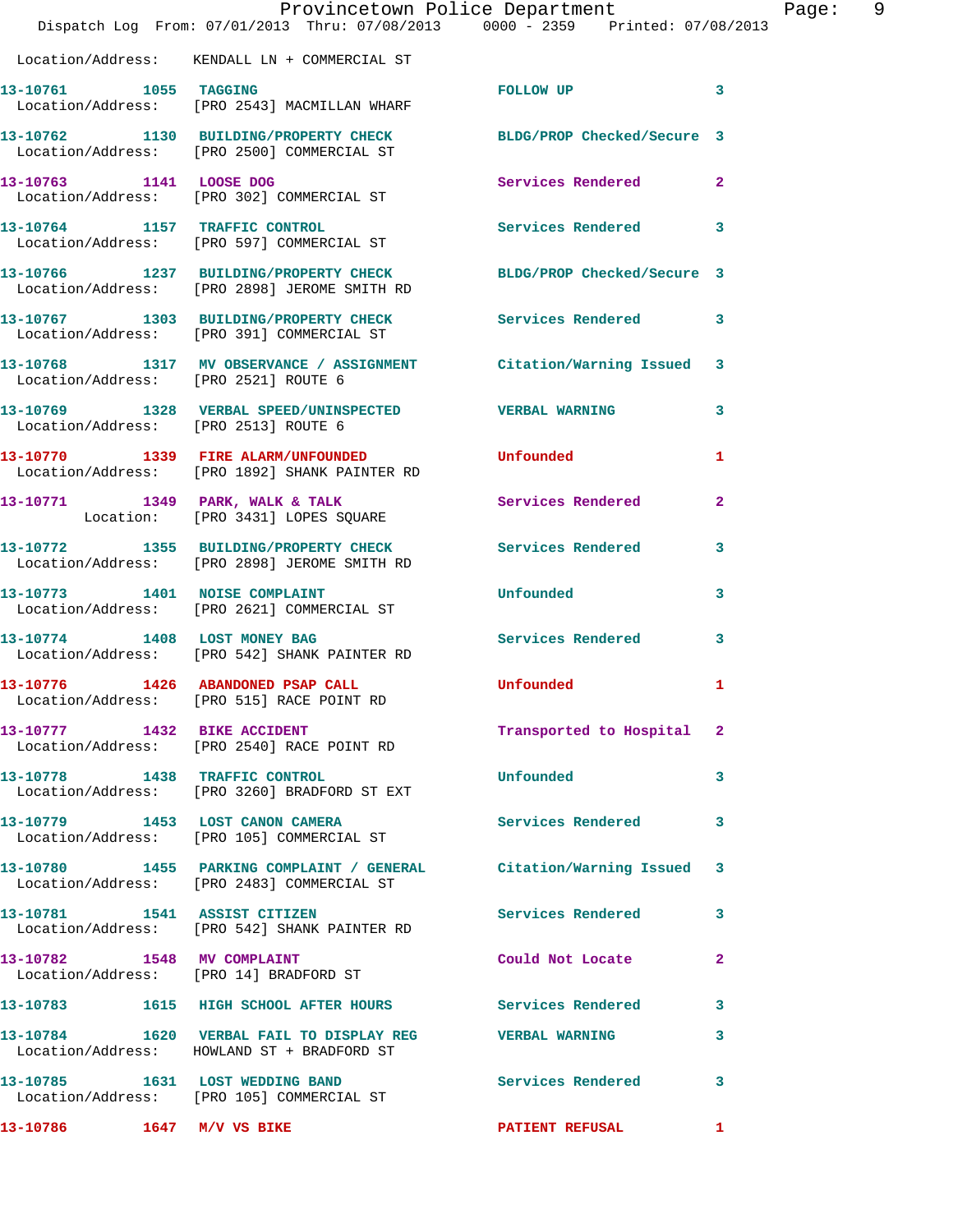|                                                          | Dispatch Log From: 07/01/2013 Thru: 07/08/2013 0000 - 2359 Printed: 07/08/2013                                    | Provincetown Police Department |              | Page: | 10 |
|----------------------------------------------------------|-------------------------------------------------------------------------------------------------------------------|--------------------------------|--------------|-------|----|
|                                                          | Location/Address: POINT ST + COMMERCIAL ST                                                                        |                                |              |       |    |
| 13-10787 1655 HARASSMENT                                 | Location/Address: [PRO 1989] COMMERCIAL ST                                                                        | SPOKEN TO                      | $\mathbf{2}$ |       |    |
|                                                          | 13-10791 1713 COMPLAINT<br>Location/Address: HOWLAND ST + HARRY KEMP WAY                                          | <b>Services Rendered</b>       | $\mathbf{3}$ |       |    |
|                                                          | 13-10788 1726 MV MISSING/REUNITED<br>Location/Address: [PRO 2542] COMMERCIAL ST                                   | Services Rendered 2            |              |       |    |
|                                                          | 13-10789 1729 FOUND WALLET/RETURNED Services Rendered 3<br>Location/Address: [PRO 3296] SHANK PAINTER RD          |                                |              |       |    |
|                                                          | 13-10790 1730 BIKE COMPLAINT<br>Location/Address: COMMERCIAL ST + HOWLAND ST                                      | Services Rendered 2            |              |       |    |
|                                                          | 13-10792 1748 LOST IPHONE<br>Location/Address: [PRO 105] COMMERCIAL ST                                            | Services Rendered 3            |              |       |    |
|                                                          | 13-10793 1824 BUILDING/PROPERTY CHECK BLDG/PROP Checked/Secure 3<br>Location/Address: [PRO 2898] JEROME SMITH RD  |                                |              |       |    |
|                                                          | 13-10795 1842 ASSIST AGENCY / WASTE WATER Taken/Referred to Other 3<br>Location/Address: [PRO 1741] COMMERCIAL ST |                                |              |       |    |
| 13-10794 1843 MV ACCIDENT                                | Location/Address: [PRO 837] COMMERCIAL ST                                                                         | Services Rendered 1            |              |       |    |
|                                                          | 13-10796 1853 911 GENERAL<br>Location/Address: [PRO 1245] SEASHORE PARK DR                                        | Services Rendered              | $\mathbf{1}$ |       |    |
| 13-10799 1855 ASSIST CITIZEN                             | Location/Address: [PRO 3448] BRADFORD ST                                                                          | Could Not Locate 3             |              | 1     |    |
| 13-10797 1901 DISTURBANCE<br>Location/Address: BROWNE ST |                                                                                                                   | <b>SPOKEN TO</b>               | 1            |       |    |
|                                                          | 13-10798 1912 TRAFFIC CONTROL<br>Location/Address: [PRO 146] COMMERCIAL ST                                        | <b>Services Rendered</b>       | 3            |       |    |
| 13-10800 1948 MV STOP                                    | Location/Address: CENTER ST + COMMERCIAL ST                                                                       | SPOKEN TO                      | 3            |       |    |
| 13-10801 2000 MV DISABLED                                | Location/Address: BRADFORD ST EXT + PROVINCELANDS RD                                                              | Taken/Referred to Other 2      |              |       |    |
|                                                          | 13-10802 2018 LOST DROID PHONE<br>Location/Address: [PRO 105] COMMERCIAL ST                                       | Services Rendered 3            |              |       |    |
|                                                          | 13-10803 2030 LIFT ASSIST<br>Location/Address: [PRO 3222] ALDEN ST                                                | Services Rendered 1            |              |       |    |
| Location/Address: [PRO 16] BRADFORD ST                   | 13-10805 2125 BUILDING/PROPERTY CHECK BLDG/PROP Checked/Secure 3                                                  |                                |              |       |    |
|                                                          | 13-10806 2232 DOMESTIC DISTURBANCE/ASSAULT SPOKEN TO<br>Location/Address: [PRO 357] COMMERCIAL ST                 |                                | 1            |       |    |
|                                                          | 13-10807 2240 MV MISSING/LOCATED<br>Location/Address: ALLERTON ST + COMMERCIAL ST                                 | No Action Required             | $\mathbf{2}$ |       |    |
| 13-10809 2307 DISTURBANCE                                | Location/Address: [PRO 1088] PROVINCE RD                                                                          | <b>Services Rendered</b>       | $\mathbf{1}$ |       |    |
|                                                          | 13-10808 2314 DOMESTIC DISTURBANCE/ASSAULT SPOKEN TO<br>Location/Address: [PRO 2315] CONWELL ST                   |                                | 1            |       |    |
| 13-10810 2349 ABANDONED BIKE                             | Location/Address: [PRO 1311] CENTRAL ST                                                                           | No Action Required 2           |              |       |    |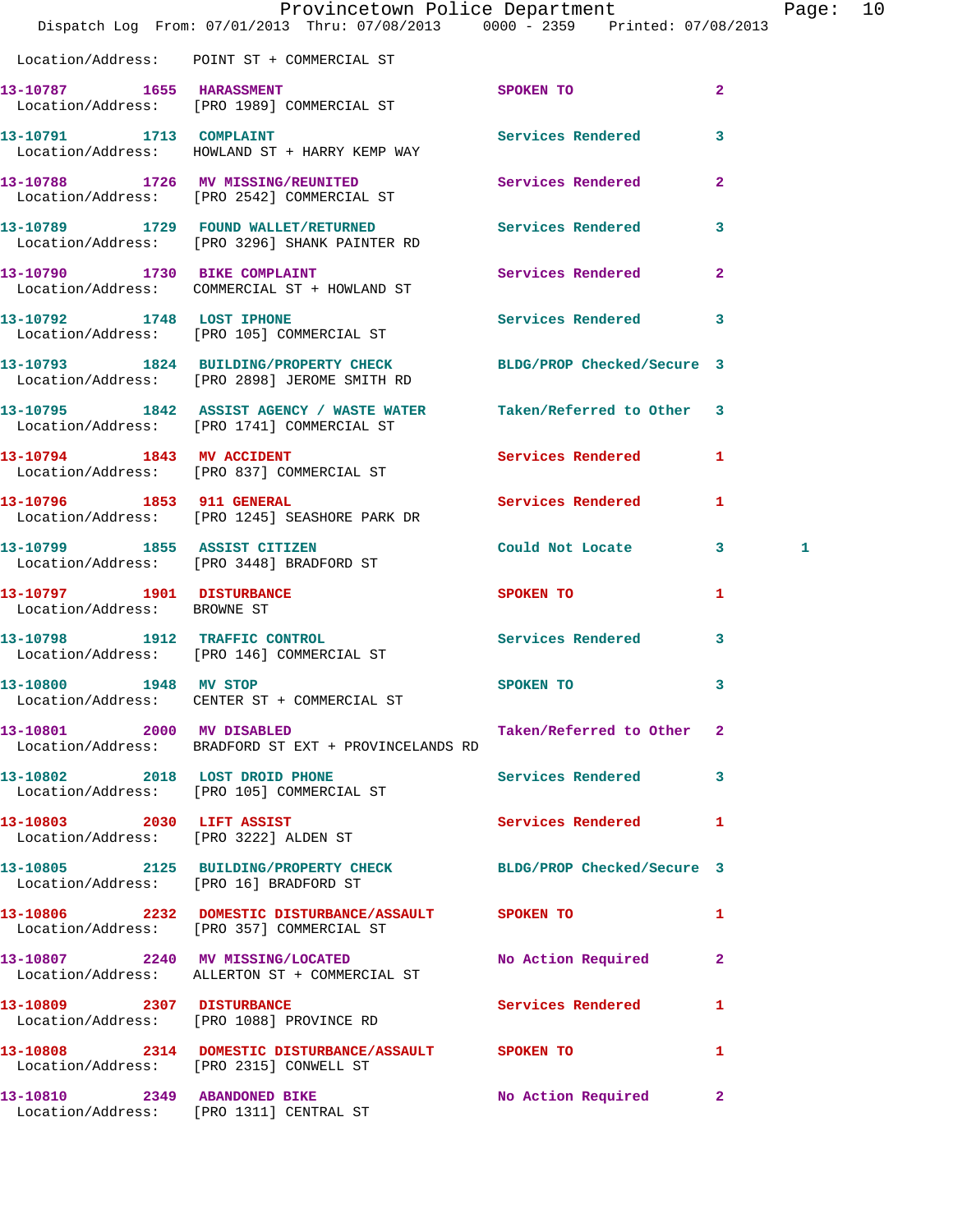| For Date: $07/04/2013$ - Thursday |                                                                                                               |                            |              |    |
|-----------------------------------|---------------------------------------------------------------------------------------------------------------|----------------------------|--------------|----|
|                                   | 13-10811 0017 PARK, WALK & TALK 3 Services Rendered 2<br>Location/Address: [PRO 105] COMMERCIAL ST            |                            |              |    |
|                                   | 13-10812 0018 BUILDING/PROPERTY CHECK<br>Location/Address: [PRO 2500] COMMERCIAL ST                           | BLDG/PROP Checked/Secure 3 |              |    |
|                                   | 13-10813 0025 BAR CHECK<br>Location/Address: [PRO 3443] COMMERCIAL ST                                         | No Action Required         | $\mathbf{2}$ |    |
| 13-10814 0028 MV STOP             | Location/Address: [PRO 2518] ROUTE 6                                                                          | No Action Required         | 3            |    |
|                                   | 13-10815 0028 BAR CHECK<br>Location/Address: [PRO 3276] COMMERCIAL ST                                         | <b>No Action Required</b>  | $\mathbf{2}$ |    |
| 13-10816 0029 BAR CHECK           | Location/Address: [PRO 3236] COMMERCIAL ST                                                                    | <b>No Action Required</b>  | $\mathbf{2}$ |    |
|                                   | 13-10817 0031 BUILDING/PROPERTY CHECK BLDG/PROP Checked/Secure 3<br>Location/Address: [PRO 182] COMMERCIAL ST |                            |              |    |
| 13-10818 0034 BAR CHECK           | Location/Address: [PRO 484] MASONIC PL                                                                        | No Action Required         | $\mathbf{2}$ |    |
|                                   | 13-10819 0039 BAR CHECK<br>Location/Address: [PRO 208] COMMERCIAL ST                                          | No Action Required         | $\mathbf{2}$ |    |
|                                   | $13-10820$ 0049 PARK, WALK & TALK<br>Location: [PRO 3431] LOPES SQUARE                                        | Services Rendered          | $\mathbf{2}$ |    |
|                                   | 13-10835 0100 LOBBY TRAFFIC<br>Location/Address: [PRO 542] SHANK PAINTER RD                                   | Services Rendered 2        |              | 49 |
|                                   | 13-10821 0203 BUILDING/PROPERTY CHECK BLDG/PROP Checked/Secure 3<br>Location/Address: [PRO 519] RACE POINT RD |                            |              |    |
|                                   | 13-10822 0203 MV STOP<br>Location: [PRO 3431] LOPES SQUARE                                                    | <b>VERBAL WARNING</b>      | 3            |    |
|                                   | 13-10823 0209 BUILDING/PROPERTY CHECK<br>Location/Address: [PRO 2257] COMMERCIAL ST                           | BLDG/PROP Checked/Secure 3 |              |    |
|                                   | 13-10824 0211 MV OBSERVANCE / ASSIGNMENT Services Rendered 3<br>Location/Address: [PRO 2257] COMMERCIAL ST    |                            |              |    |
| 13-10825 0214 MV STOP             | Location/Address: COOK ST + BRADFORD ST                                                                       | <b>VERBAL WARNING</b>      | 3            |    |
|                                   | 13-10827 0223 ASSIST CITIZEN<br>Location/Address: [PRO 183] COMMERCIAL ST                                     | Services Rendered          | 3            |    |
|                                   | 13-10828 0224 BUILDING/PROPERTY CHECK<br>Location/Address: [PRO 3256] COMMERCIAL ST                           | BLDG/PROP Checked/Secure 3 |              |    |
|                                   | 13-10829 0226 BUILDING/PROPERTY CHECK<br>Location/Address: [PRO 175] COMMERCIAL ST                            | BLDG/PROP Checked/Secure 3 |              |    |
| 13-10830 0227 MV STOP             | Location/Address: BRADFORD ST + CONWELL ST                                                                    | VERBAL WARNING             | 3            |    |
|                                   | 13-10831 0227 BUILDING/PROPERTY CHECK<br>Location/Address: [PRO 3296] SHANK PAINTER RD                        | BLDG/PROP Checked/Secure 3 |              |    |
|                                   | 13-10832 0233 BUILDING/PROPERTY CHECK BLDG/PROP Checked/Secure 3<br>Location/Address: [PRO 105] COMMERCIAL ST |                            |              |    |
| 13-10833 0240 MV STOP             | Location/Address: [PRO 2391] BRADFORD ST                                                                      | No Action Required         | 3            |    |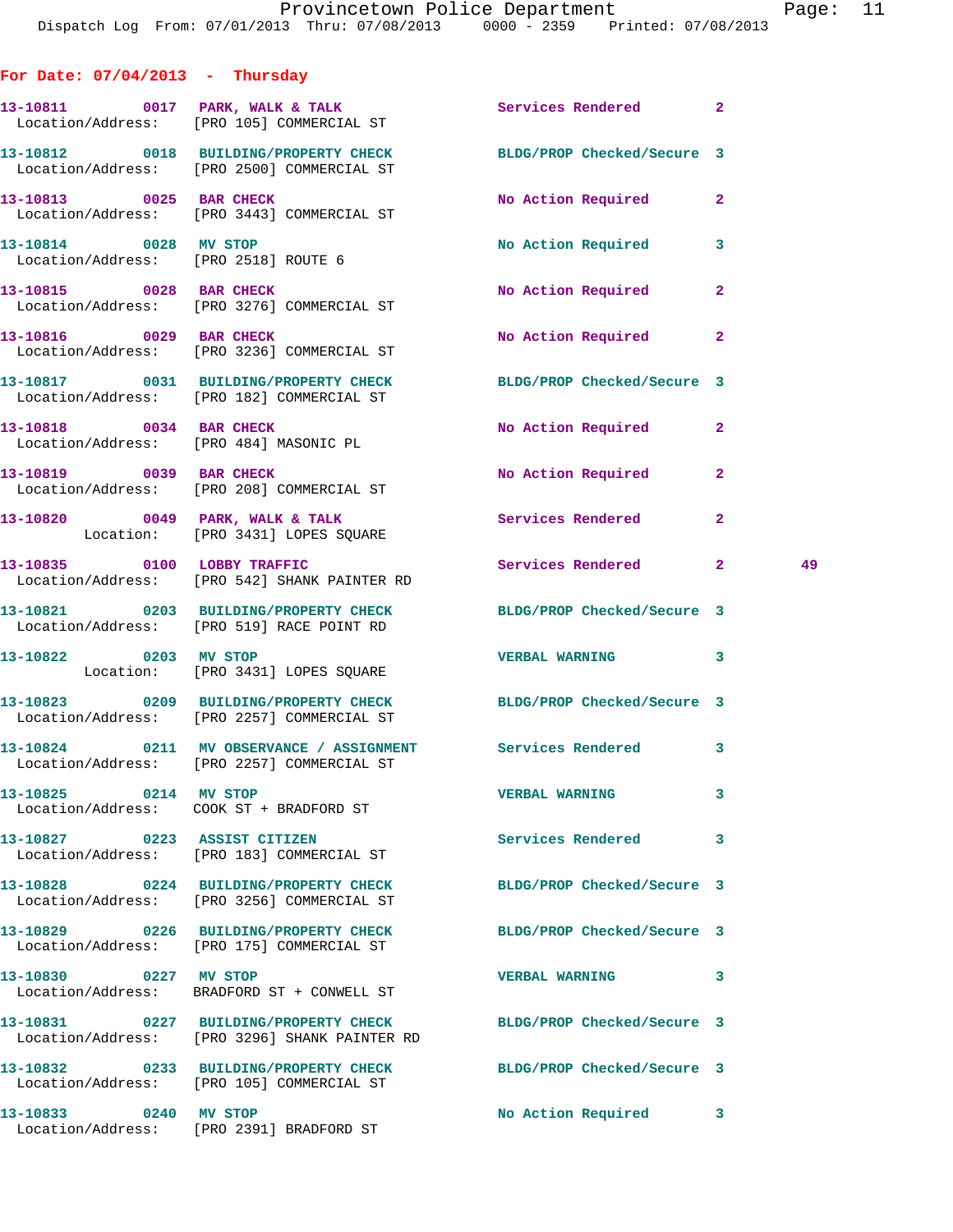|                                                                      | 13-10834 0318 BUILDING/PROPERTY CHECK<br>Location/Address: [PRO 3296] SHANKPAINTER RD                         | BLD/PROP CHECKED UNSECUR 3 |                |
|----------------------------------------------------------------------|---------------------------------------------------------------------------------------------------------------|----------------------------|----------------|
|                                                                      | 13-10836 0508 BUILDING/PROPERTY CHECK<br>Location/Address: [PRO 545] SHANK PAINTER RD                         | BLDG/PROP Checked/Secure 3 |                |
|                                                                      | 13-10837 0524 BUILDING/PROPERTY CHECK<br>Location/Address: [PRO 440] HARRY KEMP WAY                           | BLDG/PROP Checked/Secure 3 |                |
| Location/Address: [PRO 512] PRINCE ST                                | 13-10838 0535 BUILDING/PROPERTY CHECK                                                                         | BLDG/PROP Checked/Secure 3 |                |
|                                                                      | 13-10839 0608 SPEED DOLLY ASSIGNMENT<br>Location/Address: CONWELL ST + CEMETERY RD                            | Services Rendered          | $\mathbf{3}$   |
| 13-10841 0719 WATER LEAK<br>Location/Address: SNOWS LN               |                                                                                                               | Services Rendered          | 3              |
|                                                                      | 13-10842 0842 MV OBSERVANCE / ASSIGNMENT No Action Required<br>Location/Address: BRADFORD ST + HOWLAND ST     |                            | $\mathbf{3}$   |
| 13-10852 0900 TOWED M/V<br>Location/Address: COMMERCIAL ST           |                                                                                                               | Vehicle Towed              | 3              |
|                                                                      | 13-10843 0914 BUILDING/PROPERTY CHECK BLDG/PROP Checked/Secure 3<br>Location/Address: [PRO 175] COMMERCIAL ST |                            |                |
|                                                                      | 13-10845 0918 HARASSMENT<br>Location/Address: [PRO 1196] BRADFORD ACRES RD                                    | No Action Required         | $\mathbf{2}$   |
|                                                                      | 13-10844 0920 BUILDING/PROPERTY CHECK<br>Location/Address: [PRO 391] COMMERCIAL ST                            | Services Rendered          | 3              |
| 13-10846 0933 ALARM - FIRE                                           | Location/Address: [PRO 3333] COMMERCIAL ST                                                                    | Services Rendered          | 1              |
|                                                                      | 13-10847 0948 RESIDENTIAL BURGLAR ALARM<br>Location/Address: [PRO 3639] PLEASANT ST                           | BLDG/PROP Checked/Secure 1 |                |
|                                                                      | 13-10848 1014 PARKED MV COMPLAINT<br>Location/Address: [PRO 603] COMMERCIAL ST                                | Unfounded                  | $\mathbf{2}$   |
|                                                                      | 13-10849 1017 MEDICAL EMERGENCY<br>Location/Address: BRADFORD ST + GOSNOLD ST                                 | <b>PATIENT REFUSAL</b>     | 1              |
|                                                                      | 13-10850 1022 4TH OF JULY PARADE<br>Location/Address: [PRO 1892] SHANK PAINTER RD                             | Services Rendered          | $\mathbf{2}^-$ |
| 13-10851 1048 RETURN OXYGEN TANK                                     | Location/Address: [PRO 1903] COMMERCIAL ST                                                                    | No Action Required 3       |                |
| 13-10853 1129 911/MV TOW                                             | Location/Address: [PRO 588] SHANK PAINTER RD                                                                  | No Action Required         | $\mathbf{2}$   |
|                                                                      | 13-10854 1158 LOST WALLET/PASSPORT<br>Location/Address: [PRO 542] SHANK PAINTER RD                            | Services Rendered 3        |                |
| 13-10856 1241 MV COMPLAINT<br>Location/Address: [PRO 414] CONWELL ST |                                                                                                               | <b>FOLLOW UP</b>           | $\overline{2}$ |
| Location/Address: [PRO 2521] ROUTE 6                                 | 13-10855 1243 MV OBSERVANCE / ASSIGNMENT Services Rendered                                                    |                            | $\mathbf{3}$   |
|                                                                      | 13-10857 1307 POSSIBLE DOMESTIC<br>Location/Address: COOK ST + COMMERCIAL ST                                  | Could Not Locate           | 1              |
| 13-10858 1344 MV STOP<br>Location/Address: CREEK HILL RD             |                                                                                                               | Investigated               | $\mathbf{3}$   |
| 13-10859 1353 DISTURBANCE                                            |                                                                                                               | Unfounded                  | $\mathbf{1}$   |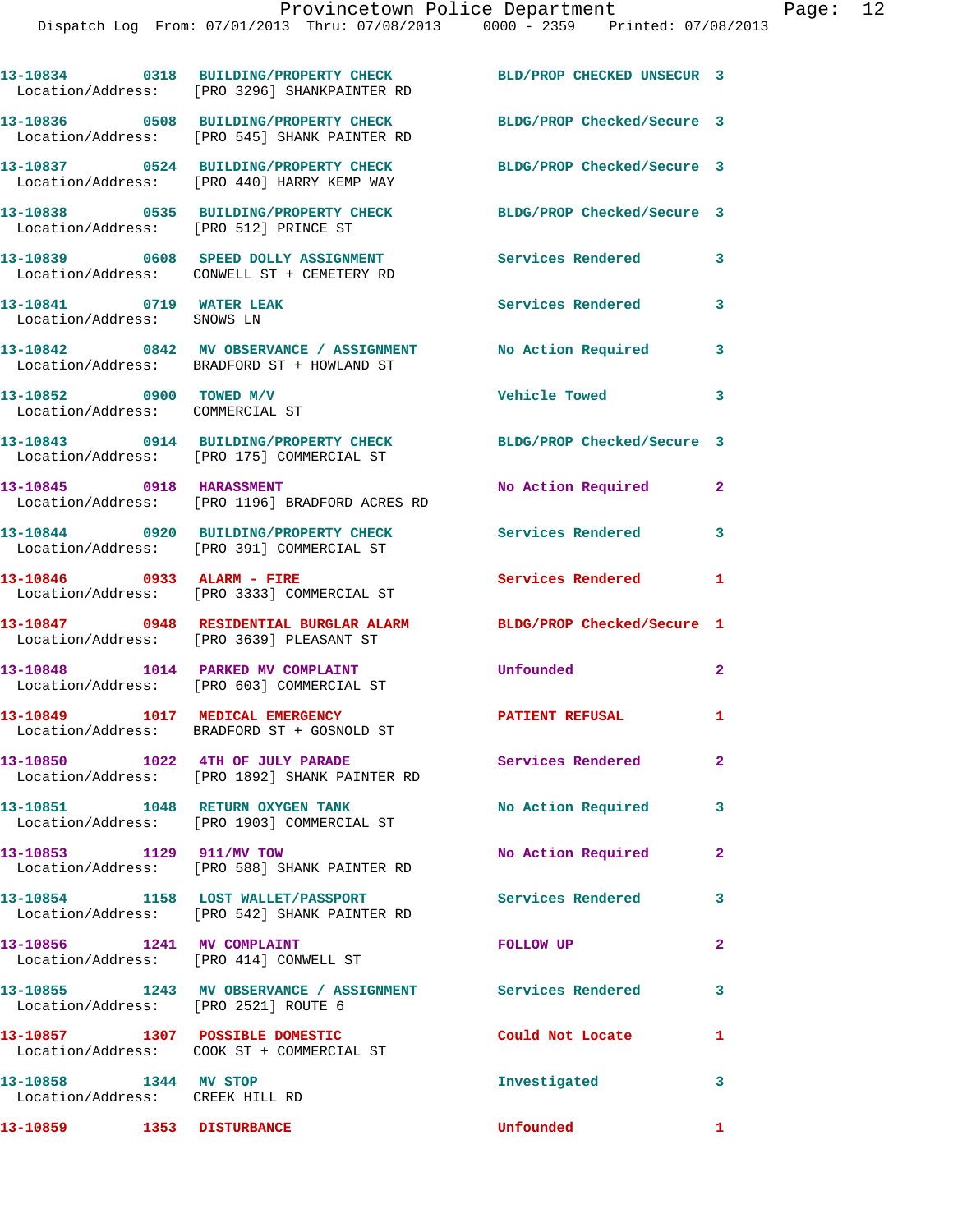|                                                                          | Provincetown Police Department<br>Dispatch Log From: 07/01/2013 Thru: 07/08/2013 0000 - 2359 Printed: 07/08/2013 |                            |                |
|--------------------------------------------------------------------------|------------------------------------------------------------------------------------------------------------------|----------------------------|----------------|
|                                                                          | Location/Address: [PRO 272] COMMERCIAL ST                                                                        |                            |                |
|                                                                          | 13-10860 1402 FOUND DEBIT CARD<br>Location/Address: [PRO 542] SHANK PAINTER RD                                   | No Action Required         | 3              |
| 13-10861 1415 MV STOP                                                    | Location/Address: [PRO 2277] BRADFORD ST                                                                         | <b>VERBAL WARNING</b>      | 3              |
|                                                                          | 13-10864 1500 HEAT EVALUATION<br>Location/Address: [PRO 2489] BRADFORD ST                                        | <b>PATIENT REFUSAL</b>     | 1              |
| Refer To Arrest: 13-121-AR                                               | 13-10862 1519 DISTURBANCE<br>Location/Address: [PRO 399] COMMERCIAL ST                                           | Arrest(s) Made             | 1              |
|                                                                          | 13-10863 1529 HARASSMENT/PHONE CALLS SPOKEN TO<br>Location/Address: [PRO 542] SHANK PAINTER RD                   |                            | $\overline{2}$ |
|                                                                          | 13-10865 1546 MISSING JUVENILE<br>Location/Address: [PRO 2616] COMMERCIAL ST                                     | Taken to Family/Guardian 1 |                |
|                                                                          | 13-10867 1632 PARKING COMPLAINT / GENERAL Citation/Warning Issued<br>Location/Address: [PRO 3456] RYDER ST EXT   |                            | 3              |
|                                                                          | 13-10868 1637 WATER LEAK<br>Location/Address: [PRO 1355] COMMERCIAL ST                                           | Unfounded                  | 3              |
| 13-10869 1643 MV STOP                                                    | Location/Address: [PRO 2518] ROUTE 6                                                                             | <b>VERBAL WARNING</b>      | 3              |
|                                                                          | 13-10870 1659 MV ACCIDENT/MINOR<br>Location/Address: [PRO 526] RYDER ST EXT                                      | <b>Services Rendered</b>   | 1              |
|                                                                          | 13-10871 1719 ALARM - GENERAL<br>Location/Address: [PRO 182] COMMERCIAL ST                                       | Services Rendered          | 1              |
|                                                                          | 13-10872 1729 MV COMPLAINT<br>Location/Address: [PRO 542] SHANK PAINTER RD                                       | <b>Services Rendered</b>   | $\overline{2}$ |
|                                                                          | 13-10873 1732 OPEN CONTAINERS<br>Location/Address: [PRO 3406] COMMERCIAL ST                                      | BY LAW VIOLATION           | $\mathbf{2}$   |
|                                                                          | 13-10874 1747 MEDICAL/JUVENILE<br>Location/Address: [PRO 106] COMMERCIAL ST                                      | Services Rendered          | $\mathbf{1}$   |
| 13-10875 1824 MV STOP                                                    | Location/Address: HOWLAND ST + ROUTE 6                                                                           | <b>VERBAL WARNING</b>      | 3              |
| 13-10876 1830 MEDICAL EMERGENCY<br>Location/Address: [PRO 2539] RYDER ST |                                                                                                                  | <b>PATIENT REFUSAL</b>     | 1              |
| 13-10877 1901 SERVICE CALL                                               | Location/Address: [PRO 3331] COMMERCIAL ST                                                                       | <b>GONE ON ARRIVAL</b>     | 3              |
| 13-10880 1928 MV STOP                                                    | Location/Address: [PRO 2818] CONWELL ST                                                                          | <b>VERBAL WARNING</b>      | 3              |
| 13-10881 1935 BACK PAIN<br>Location/Address: [PRO 430] DYER ST           |                                                                                                                  | Transported to Hospital    | 1              |
|                                                                          | 13-10882 1940 ASSAULT/PAST OCURRED<br>Location/Address: COMMERCIAL ST + CENTER ST                                | Services Rendered          | 1              |
|                                                                          | 13-10883 2017 ANKLE INJURY<br>Location/Address: [PRO 3207] COMMERCIAL ST                                         | <b>Services Rendered</b>   | 1              |
|                                                                          | 13-10884 2031 BIKE ACCIDENT<br>Location/Address: BRADFORD ST + GOSNOLD ST                                        | <b>Services Rendered</b>   | 1              |
|                                                                          | 13-10885 2032 MEDICAL EMERGENCY<br>Location/Address: [PRO 112] COMMERCIAL ST                                     | Transported to Hospital 1  |                |

Page: 13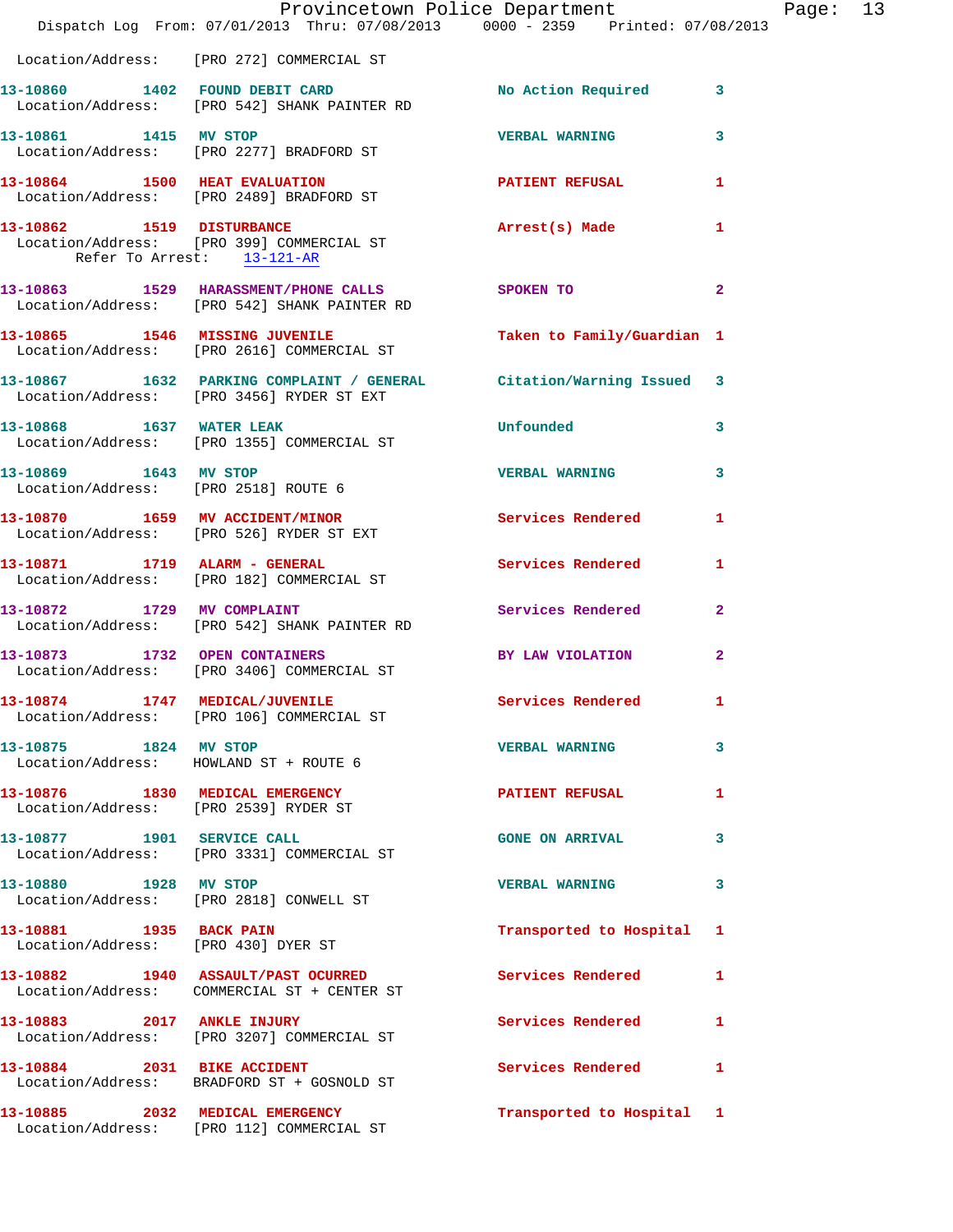Provincetown Police Department Page: 14

Dispatch Log From: 07/01/2013 Thru: 07/08/2013 0000 - 2359 Printed: 07/08/2013

|                                                            | 13-10887 2121 COMPLAINT<br>Location/Address: [PRO 433] RYDER ST EXT                                                                 | Services Rendered 3      |              |    |
|------------------------------------------------------------|-------------------------------------------------------------------------------------------------------------------------------------|--------------------------|--------------|----|
| 13-10888 2144 FIREWORKS<br>Location/Address: COMMERCIAL ST |                                                                                                                                     | Services Rendered 3      |              |    |
|                                                            | 13-10889 2146 VANDALISM<br>Location/Address: [PRO 526] RYDER ST EXT                                                                 | Services Rendered 3      |              |    |
|                                                            | 13-10890 2149 LOST SILVER CARD HOLDER<br>Location/Address: [PRO 542] SHANK PAINTER RD                                               | Services Rendered        | $\mathbf{3}$ |    |
|                                                            | 13-10891 2200 LOST NY LICENSE<br>Location/Address: [PRO 105] COMMERCIAL ST                                                          | Services Rendered        | 3            |    |
|                                                            | 13-10892 2203 SHOPLIFTING<br>Location/Address: [PRO 2989] COMMERCIAL ST                                                             | Could Not Locate 3       |              |    |
|                                                            | 13-10893 2208 MV ACCIDENT/WARRANT ARREST Arrest(s) Made<br>Location/Address: [PRO 444] HIGH POLE HILL<br>Refer To Arrest: 13-125-AR |                          | 1            |    |
|                                                            | 13-10894 2212 COMPLAINT/FIREWORKS Could Not Locate 3<br>Location/Address: [PRO 1042] OLD COLONY WAY                                 |                          |              |    |
|                                                            | 13-10895 2214 FAKE ID<br>Location: [PRO 3431] LOPES SQUARE                                                                          | Services Rendered        | $\mathbf{2}$ |    |
|                                                            | 13-10896 2218 DISTURBANCE<br>Location/Address: [PRO 248] COMMERCIAL ST                                                              | <b>Services Rendered</b> | 1            |    |
|                                                            | 13-10897 2227 LOST CORGI<br>Location/Address: [PRO 3843] COMMERCIAL ST                                                              | Services Rendered        | $\mathbf{2}$ |    |
| 13-10899 2233 FIREWORKS                                    | Location/Address: [PRO 2576] COMMERCIAL ST                                                                                          | No Action Required       | 3            |    |
|                                                            | 13-10901 2333 LOST MAP WALLET<br>Location/Address: [PRO 542] SHANK PAINTER RD                                                       | <b>Services Rendered</b> | 3            |    |
| 13-10902 2342 BAR CHECK                                    | Location/Address: [PRO 399] COMMERCIAL ST                                                                                           | Services Rendered        | $\mathbf{2}$ |    |
| 13-10903 2352 BAR CHECK                                    | Location/Address: [PRO 3443] COMMERCIAL ST                                                                                          | Services Rendered 2      |              |    |
| For Date: 07/05/2013 - Friday                              |                                                                                                                                     |                          |              |    |
|                                                            | 13-10905 0013 MV COMPLAINT<br>Location/Address: [PRO 2521] ROUTE 6                                                                  | <b>GONE ON ARRIVAL</b>   | $\mathbf{2}$ |    |
| 13-10906 0022 BAR CHECK                                    | Location/Address: [PRO 3236] COMMERCIAL ST                                                                                          | Services Rendered        | $\mathbf{2}$ |    |
| 13-10907 0022 BAR CHECK                                    | Location/Address: [PRO 3276] COMMERCIAL ST                                                                                          | Services Rendered        | $\mathbf{2}$ |    |
| 13-10908 0030 MV DISABLED                                  | Location/Address: [PRO 2479] ROUTE 6                                                                                                | Services Rendered        | $\mathbf{2}$ |    |
|                                                            | 13-10909 0049 LOBBY TRAFFIC<br>Location/Address: [PRO 542] SHANK PAINTER RD                                                         | Services Rendered        | $\mathbf{2}$ | 61 |
| 13-10910 0134 TRESPASS                                     | Location/Address: [PRO 433] RYDER ST EXT                                                                                            | Services Rendered        | $\mathbf{2}$ |    |
|                                                            |                                                                                                                                     | Services Rendered 3      |              |    |
|                                                            | 13-10912 0159 NOISE COMPLAINT                                                                                                       | Services Rendered        | 3            |    |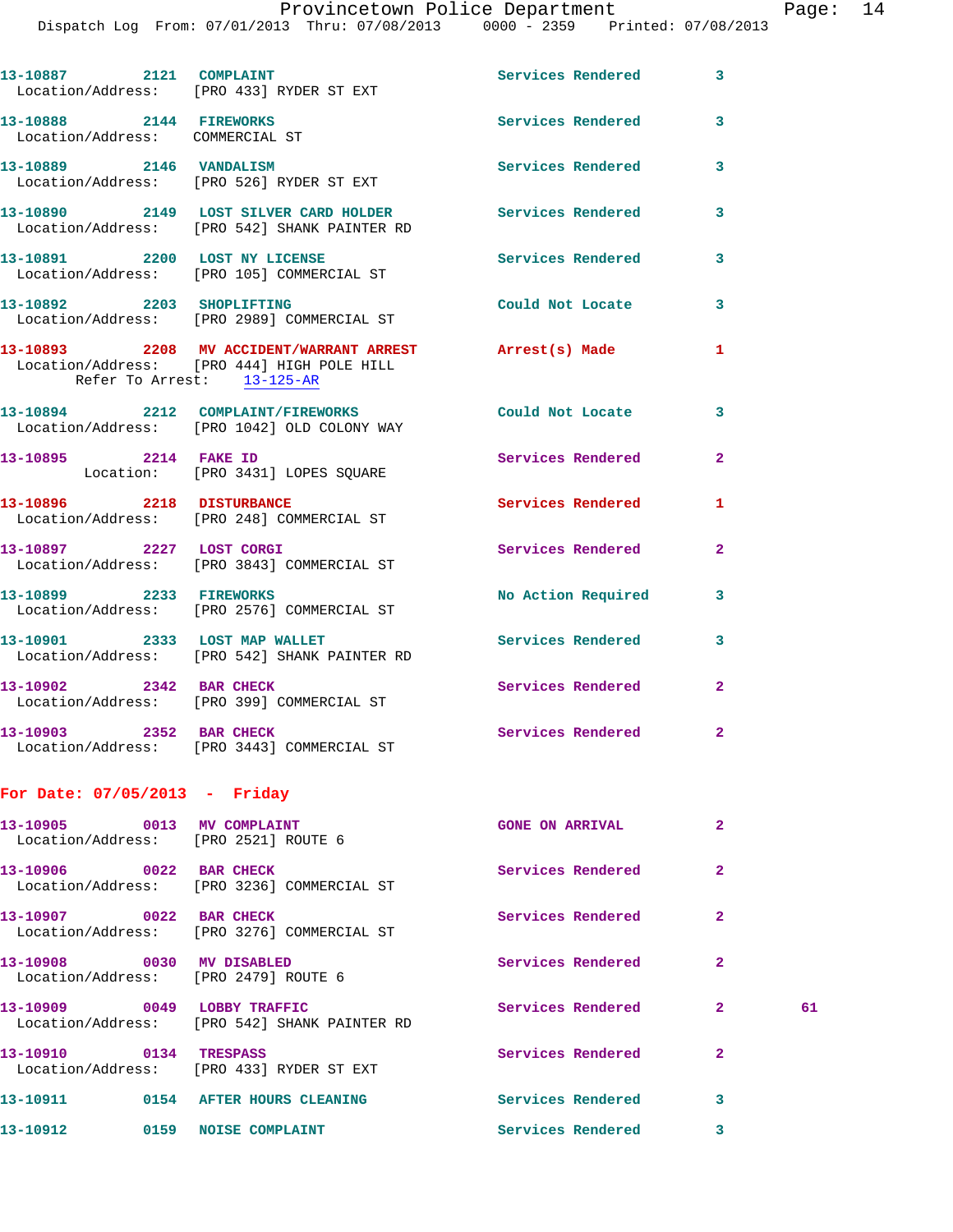|                                      | Provincetown Police Department<br>Dispatch Log From: 07/01/2013 Thru: 07/08/2013 0000 - 2359 Printed: 07/08/2013 |                            |              | Page: 15 |  |
|--------------------------------------|------------------------------------------------------------------------------------------------------------------|----------------------------|--------------|----------|--|
|                                      | Location/Address: [PRO 525] COMMERCIAL ST                                                                        |                            |              |          |  |
|                                      | 13-10913 0219 MV STOP<br>Location/Address: ROUTE 6 + SHANK PAINTER RD                                            | Services Rendered 3        |              |          |  |
|                                      | 13-10914 0252 FOUND IPHONE W/ GREEN CASE Services Rendered 3<br>Location/Address: [PRO 542] SHANK PAINTER RD     |                            |              |          |  |
|                                      | 13-10915 0301 FOUND NY LICENSE<br>Location/Address: [PRO 542] SHANK PAINTER RD                                   | Services Rendered 3        |              |          |  |
|                                      | 13-10916 0307 911 GENERAL<br>Location/Address: [PRO 1477] FRANKLIN ST                                            | Services Rendered 1        |              |          |  |
|                                      | 13-10917 0314 ASSIST CITIZEN<br>Location/Address: [PRO 542] SHANK PAINTER RD                                     | Services Rendered 3        |              |          |  |
|                                      | 13-10918 0318 BUILDING/PROPERTY CHECK BLDG/PROP Checked/Secure 3<br>Location/Address: [PRO 3163] WINTHROP ST     |                            |              |          |  |
|                                      | 13-10919 0358 BUILDING/PROPERTY CHECK BLDG/PROP Checked/Secure 3<br>Location/Address: [PRO 530] SHANKPAINTER RD  |                            |              |          |  |
|                                      | 13-10920 0442 FOUND MONEY BAG<br>Location/Address: [PRO 525] COMMERCIAL ST                                       | Services Rendered 3        |              |          |  |
|                                      | 13-10921 0518 MEDICAL EMERGENCY<br>Location/Address: [PRO 3430] COMMERCIAL ST                                    | Transported to Hospital 1  |              |          |  |
| Location/Address: [PRO 2519] ROUTE 6 | 13-10922 0556 MV DISABLED                                                                                        | Services Rendered 2        |              |          |  |
| Location/Address: [PRO 2479] ROUTE 6 | 13-10924 0604 FOUND DRIVER'S LICENSE/RETURNE Services Rendered 3                                                 |                            |              |          |  |
|                                      | 13-10927 0648 ALARM - GENERAL<br>Location/Address: [PRO 165] COMMERCIAL ST                                       | Services Rendered 1        |              |          |  |
| 13-10926 0654 BURGLAR ALARM          | Location/Address: [PRO 1778] SHANK PAINTER RD                                                                    | BLDG/PROP Checked/Secure 1 |              |          |  |
|                                      | Location/Address: [PRO 2875] COMMERCIAL ST                                                                       | No Action Required         | 3            |          |  |
|                                      | 13-10929 0725 BUILDING/PROPERTY CHECK Services Rendered 3<br>Location/Address: [PRO 391] COMMERCIAL ST           |                            |              |          |  |
|                                      | 13-10931 0817 HOSPITAL TRANSPORT<br>Location/Address: [PRO 1011] NELSON AVE                                      | Transported to Hospital 1  |              |          |  |
| 13-10930 0832 911 MISDIAL            | Location/Address: [PRO 440] HARRY KEMP WAY                                                                       | Unfounded                  | 3            |          |  |
| 13-10932 0838 COURT                  | Location/Address: [PRO 542] SHANK PAINTER RD                                                                     | Taken/Referred to Other 3  |              |          |  |
| 13-10933 0852 TREE LIMB              | Location/Address: [PRO 761] BRADFORD ST                                                                          | Services Rendered 2        |              | 1        |  |
|                                      | 13-10934 0944 REASSURANCE CHECK<br>Location/Address: [PRO 1304] BROWNE ST                                        | <b>Unfounded</b>           | 3            |          |  |
|                                      | 13-10935 1010 PARKING COMPLAINT / GENERAL Citation/Warning Issued 3<br>Location/Address: [PRO 147] COMMERCIAL ST |                            |              |          |  |
|                                      | 13-10936 1010 REASSURANCE CHECK<br>Location/Address: [PRO 710] BRADFORD ST                                       | Services Rendered          | 3            |          |  |
| 13-10937 1018 M/H LEAKING WASTE      | Location/Address: [PRO 1741] COMMERCIAL ST                                                                       | FOLLOW UP                  | $\mathbf{2}$ |          |  |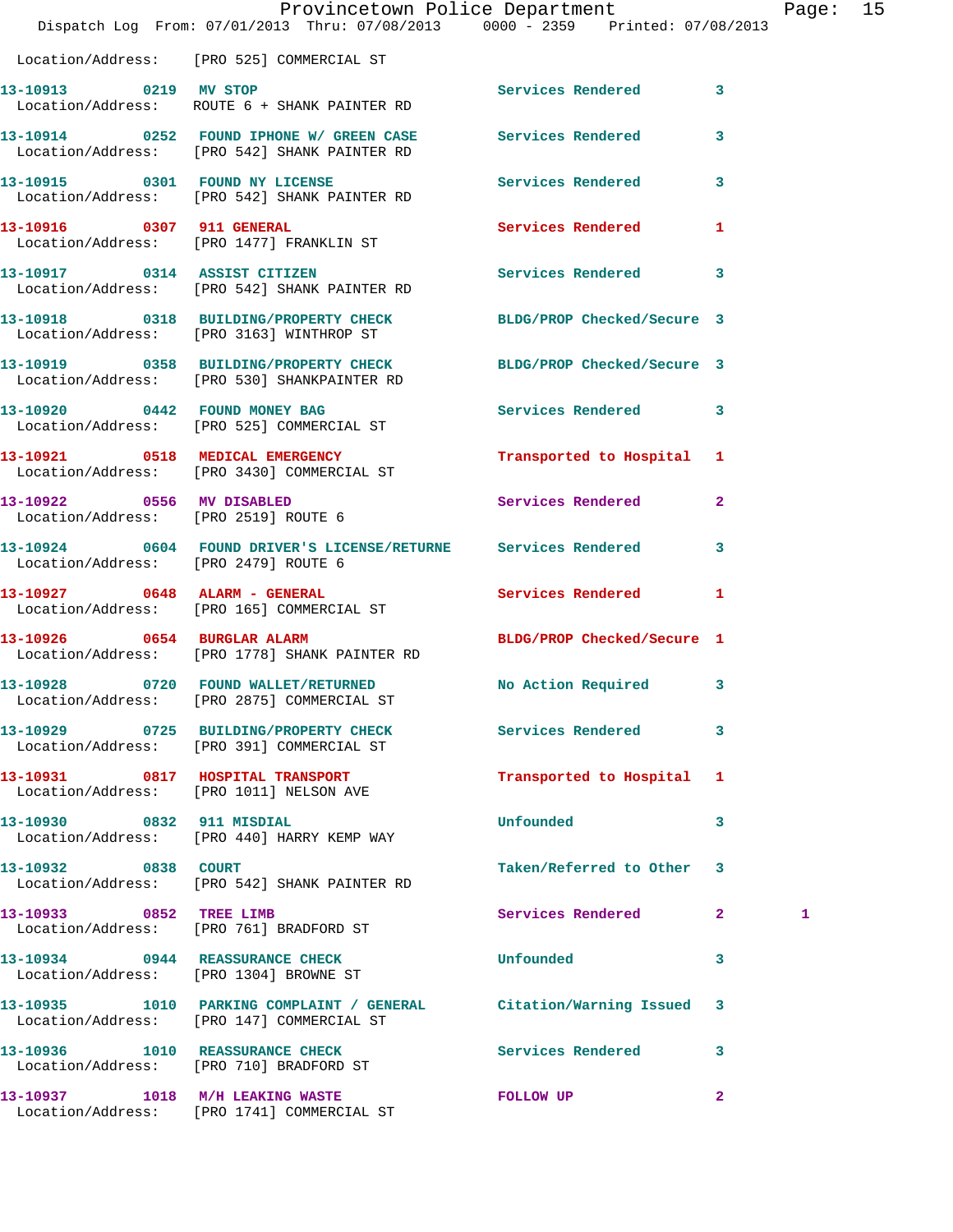|                               | Provincetown Police Department<br>Dispatch Log From: 07/01/2013 Thru: 07/08/2013 0000 - 2359 Printed: 07/08/2013 |                                                                                                               |                | Page: 16 |  |
|-------------------------------|------------------------------------------------------------------------------------------------------------------|---------------------------------------------------------------------------------------------------------------|----------------|----------|--|
| Location/Address: BRADFORD ST | 13-10938 1035 BIKES CAUSING DAMAGE SPOKEN TO                                                                     |                                                                                                               | $\overline{2}$ |          |  |
|                               | 13-10939 1048 FOUND WALLET Services Rendered 3<br>Location: [PRO 3431] LOPES SQUARE                              |                                                                                                               |                |          |  |
|                               | 13-10940 1055 MEDICAL EMERGENCY<br>Location/Address: [PRO 2543] MACMILLAN WHARF                                  | Taken/Referred to Other 1                                                                                     |                |          |  |
|                               | 13-10941 1108 SERVICE CALL<br>Location/Address: [PRO 542] SHANK PAINTER RD                                       | SPOKEN TO AND TO A STATE OF THE STATE OF THE STATE OF THE STATE OF THE STATE OF THE STATE OF THE STATE OF THE | 3              |          |  |
|                               | 13-10942 1129 STOLEN MV<br>Location/Address: [PRO 1502] BRADFORD ST                                              | FOLLOW UP                                                                                                     | 3              |          |  |
|                               | 13-10943 1129 FOUND COCKER SPANIEL Services Rendered<br>Location/Address: [PRO 503] PEARL ST                     |                                                                                                               | $\overline{2}$ |          |  |
|                               | 13-10944 1146 FIREWORKS DESTROYED Services Rendered<br>Location/Address: [PRO 357] COMMERCIAL ST                 |                                                                                                               | $\overline{2}$ |          |  |
|                               | 13-10945 1201 ABANDONED CALL<br>Location/Address: [PRO 182] COMMERCIAL ST                                        | Services Rendered                                                                                             | $\mathbf{1}$   |          |  |
|                               | 13-10946 1205 FOUND WALLET<br>Location/Address: [PRO 3296] SHANK PAINTER RD                                      | No Action Required 3                                                                                          |                |          |  |
|                               | 13-10947 1219 THUMB LACERATION<br>Location/Address: [PRO 3670] SHANK PAINTER RD                                  | Services Rendered                                                                                             | 1              |          |  |
|                               |                                                                                                                  | Services Rendered                                                                                             | $\mathbf{1}$   |          |  |
|                               | 13-10949 1251 CAMPER VS FENCE<br>Location/Address: [PRO 661] STANDISH ST                                         | Services Rendered                                                                                             | 1              |          |  |
| Refer To Accident: 13-36-AC   | 13-10950 1304 MV VS MOTORHOME<br>Location/Address: [PRO 564] BAYBERRY AVE                                        | Services Rendered 2                                                                                           |                |          |  |
|                               |                                                                                                                  |                                                                                                               |                |          |  |

| 13-10952                              | 1334 | <b>GENERAL INFO</b>                                | No Action Required |  |
|---------------------------------------|------|----------------------------------------------------|--------------------|--|
| 13-10953<br>1409<br>Location/Address: |      | <b>NOISE COMPLAINT</b><br>[PRO 3275] COMMERCIAL ST | Services Rendered  |  |
| 13-10954<br>Location/Address:         | 1420 | <b>MINOR MVA</b><br>[PRO 182] COMMERCIAL ST        | Services Rendered  |  |
| 13-10955                              | 1453 | LARCENY OF A PAINTING                              | Investigated       |  |

 Location/Address: [PRO 1345] COMMERCIAL ST **13-10956 1514 DOMESTIC DISTURBANCE Arrest(s) Made 1**  Location/Address: [PRO 357] COMMERCIAL ST Refer To Arrest: 13-129-AR **13-10957 1605 ASSIST AGENCY / MUTUAL AID Services Rendered 3**  Location/Address: [TRU] SHORE RD **13-10958 1655 SERVICE CALL Services Rendered 3**  Location/Address: [PRO 105] COMMERCIAL ST

**13-10959 1705 DISTURBANCE Arrest(s) Made 1**  Location/Address: [PRO 105] COMMERCIAL ST Refer To Arrest: 13-130-AR **13-10960 1711 NOISE COMPLAINT SPOKEN TO 3 6**  Location/Address: [PRO 2543] MACMILLAN WHARF

**13-10961 1740 COMPLAINT No Action Required 3**  Location/Address: ATWOOD AVE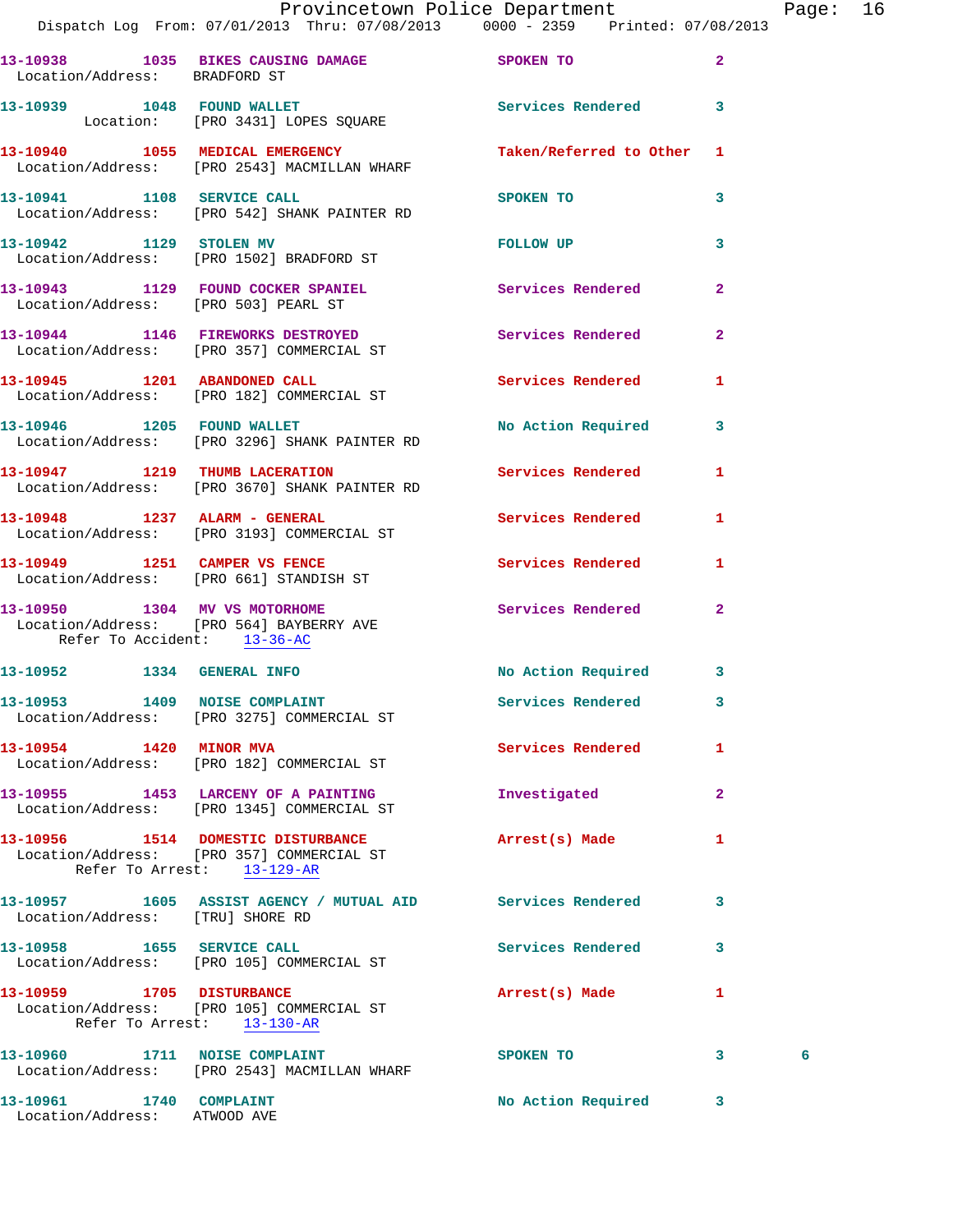|                           | Provincetown Police Department Fage: 17<br>Dispatch Log From: 07/01/2013 Thru: 07/08/2013 0000 - 2359 Printed: 07/08/2013 |                           |              |  |
|---------------------------|---------------------------------------------------------------------------------------------------------------------------|---------------------------|--------------|--|
|                           | 13-10962 1746 LOST POCKETBOOK/PURSE Services Rendered 3<br>Location/Address: [PRO 2704] COMMERCIAL ST                     |                           |              |  |
|                           | 13-10963 1831 MV COMPLAINT<br>Location/Address: [PRO 2479] ROUTE 6                                                        | <b>GONE ON ARRIVAL</b>    | $\mathbf{2}$ |  |
|                           | 13-10964 2011 MV HIT & RUN<br>Location/Address: [PRO 210] COMMERCIAL ST                                                   | Services Rendered         | $\mathbf{2}$ |  |
|                           | 13-10966 2048 BUILDING/PROPERTY CHECK BLDG/PROP Checked/Secure 3<br>Location/Address: [PRO 571] ALDEN ST                  |                           |              |  |
|                           |                                                                                                                           |                           |              |  |
|                           | 13-10968 2059 MV STOP<br>Location/Address: [PRO 2513] ROUTE 6                                                             | <b>VERBAL WARNING</b>     | 3            |  |
|                           | 13-10969 2105 MV STOP<br>Location/Address: [PRO 2513] ROUTE 6                                                             | <b>VERBAL WARNING</b>     | 3            |  |
|                           | 13-10970 2106 MV STOP<br>Location/Address: [PRO 94] BRADFORD ST                                                           | No Action Required        | 3            |  |
|                           | 13-10971 2111 BUILDING/PROPERTY CHECK BLDG/PROP Checked/Secure 3<br>Location/Address: [PRO 2898] JEROME SMITH RD          |                           |              |  |
|                           | 13-10972 2112 MV STOP<br>Location/Address: [PRO 542] SHANK PAINTER RD                                                     | <b>VERBAL WARNING</b>     | 3            |  |
|                           | 13-10973 2126 MV OBSERVANCE / ASSIGNMENT Services Rendered 3<br>Location/Address: [PRO 3440] ROUTE 6                      |                           |              |  |
|                           | 13-10974 2127 BUILDING/PROPERTY CHECK BLDG/PROP Checked/Secure 3<br>Location/Address: [PRO 2206] COMMERCIAL ST            |                           |              |  |
| 13-10975 2128 MV STOP     | Location/Address: [PRO 2513] ROUTE 6                                                                                      | <b>VERBAL WARNING</b>     | 3            |  |
|                           |                                                                                                                           | Services Rendered 1       |              |  |
|                           | 13-10977 2142 MEDICAL EMERGENCY<br>Location/Address: [PRO 2977] COMMERCIAL ST                                             | Transported to Hospital 1 |              |  |
|                           | 13-10978 2152 PARKING COMPLAINT / GENERAL Services Rendered<br>Location/Address: [PRO 3405] COMMERCIAL ST                 |                           | 3            |  |
|                           | 13-10979 2155 MV ACCIDENT/MINOR<br>Location/Address: [PRO 608] COMMERCIAL ST                                              | Investigated              | 1            |  |
|                           | 13-10980 2158 MV STOP 2008 2009 2009 2010 VERBAL WARNING<br>Location: [PRO 3666] EAST HARBOR/PILGRIM LAKE                 |                           | 3            |  |
|                           | 13-10981 2208 MEDICAL EMERGENCY<br>Location/Address: [PRO 542] SHANK PAINTER RD                                           | Transported to Hospital 1 |              |  |
|                           | 13-10982 2225 COMPLAINT<br>Location/Address: [PRO 2543] MACMILLAN WHARF                                                   | No Action Required        | 3            |  |
|                           | 13-10983 2251 MEDICAL EMERGENCY PATIENT REFUSAL<br>Location/Address: [PRO 1994] COMMERCIAL ST                             |                           | 1            |  |
|                           | 13-10984 2311 PARKING COMPLAINT / GENERAL Services Rendered<br>Location/Address: [PRO 1418] PLEASANT ST                   |                           | 3            |  |
| 13-10985 2317 LOST WALLET | Location/Address: [PRO 542] SHANK PAINTER RD                                                                              | Services Rendered         | 3            |  |
| 13-10986 2332 BAR CHECK   |                                                                                                                           | No Action Required        | $\mathbf{2}$ |  |

Location/Address: [PRO 2737] COMMERCIAL ST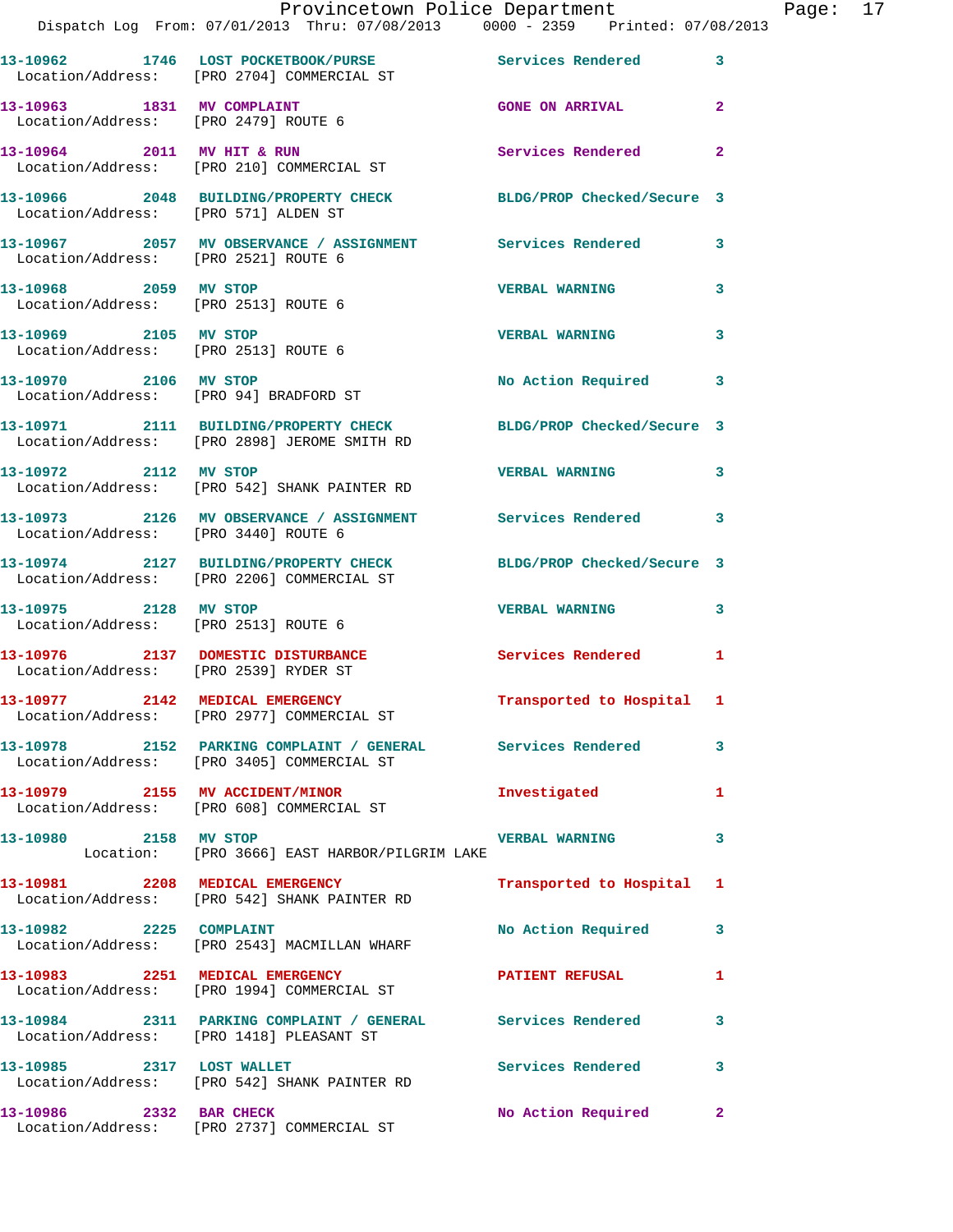|                                                             | 13-10987 2354 MV OBSERVANCE / ASSIGNMENT Services Rendered<br>Location/Address: [PRO 2577] BRADFORD ST        |                            | 3              |    |
|-------------------------------------------------------------|---------------------------------------------------------------------------------------------------------------|----------------------------|----------------|----|
| 13-10988 2359 MV STOP                                       | Location/Address: HIGH POLE HL + BRADFORD ST                                                                  | <b>VERBAL WARNING</b>      | 3              |    |
| For Date: $07/06/2013$ - Saturday                           |                                                                                                               |                            |                |    |
|                                                             | 13-10989 0020 MV STOP<br>Location/Address: [PRO 606] CONWELL ST                                               | <b>VERBAL WARNING</b>      | 3              |    |
|                                                             | 13-10991 0030 MEDICAL EMERGENCY<br>Location/Address: [PRO 63] BRADFORD ST EXT                                 | <b>Services Rendered</b>   | 1              |    |
|                                                             | 13-10992 0044 BAR CHECK<br>Location/Address: [PRO 208] COMMERCIAL ST                                          | No Action Required         | $\overline{a}$ |    |
| 13-10993 0048 ASSAULT                                       | Location/Address: [PRO 433] RYDER ST EXT                                                                      | <b>GONE ON ARRIVAL</b>     | 1              |    |
| 13-10994 0110 MV STOP<br>Location/Address: ROUTE 6          | Refer To Arrest: 13-131-AR                                                                                    | Arrest(s) Made             | 3              |    |
| 13-10995 0125 ASSAULT                                       | Location/Address: [PRO 3276] COMMERCIAL ST                                                                    | <b>SPOKEN TO</b>           | 1              |    |
| Location/Address: [PRO 453] KILEY CT                        | 13-10997 0157 DOMESTIC DISTURBANCE/ASSAULT Arrest(s) Made<br>Refer To $P/C$ : 13-132-AR                       |                            | 1              |    |
|                                                             | 13-10998 0207 LOBBY TRAFFIC<br>Location/Address: [PRO 542] SHANK PAINTER RD                                   | Services Rendered          | $\mathbf{2}$   | 41 |
|                                                             | 13-10999 0237 FOUND LIC & C.C.<br>Location/Address: [PRO 542] SHANK PAINTER RD                                | Services Rendered          | 3              |    |
|                                                             | 13-11000 0310 NOISE COMPLAINT<br>Location/Address: [PRO 3671] COMMERCIAL ST                                   | SPOKEN TO                  | 3              |    |
|                                                             | 13-11001 0424 BUILDING/PROPERTY CHECK BLDG/PROP Checked/Secure 3<br>Location/Address: [PRO 519] RACE POINT RD |                            |                |    |
| 13-11002                                                    | 0431 BUILDING/PROPERTY CHECK<br>Location/Address: [PRO 530] SHANKPAINTER RD                                   | BLDG/PROP Checked/Secure 3 |                |    |
|                                                             | 13-11003 0441 MV OBSERVANCE / ASSIGNMENT No Action Required<br>Location/Address: [PRO 2577] BRADFORD ST       |                            | 3              |    |
| 13-11004 0445 MV STOP                                       | Location/Address: CENTER ST + BRADFORD ST                                                                     | <b>VERBAL WARNING</b>      | 3              |    |
|                                                             | 13-11005 0506 BUILDING/PROPERTY CHECK<br>Location/Address: [PRO 440] HARRY KEMP WAY                           | BLDG/PROP Checked/Secure 3 |                |    |
| Location/Address: [PRO 433] RYDER ST                        | 13-11006 0506 BUILDING/PROPERTY CHECK                                                                         | BLDG/PROP Checked/Secure 3 |                |    |
| Location/Address: [PRO 512] PRINCE ST                       | 13-11007 0518 BUILDING/PROPERTY CHECK BLDG/PROP Checked/Secure 3                                              |                            |                |    |
| Location/Address: [PRO 2521] ROUTE 6                        | 13-11008 0525 MV OBSERVANCE / ASSIGNMENT Services Rendered                                                    |                            | 3              |    |
|                                                             | 13-11009 0530 BUILDING/PROPERTY CHECK BLDG/PROP Checked/Secure 3<br>Location/Address: [PRO 306] COMMERCIAL ST |                            |                |    |
| 13-11010 0607 MV COMPLAINT<br>Location/Address: BRADFORD ST |                                                                                                               | No Action Required         | $\mathbf{2}$   |    |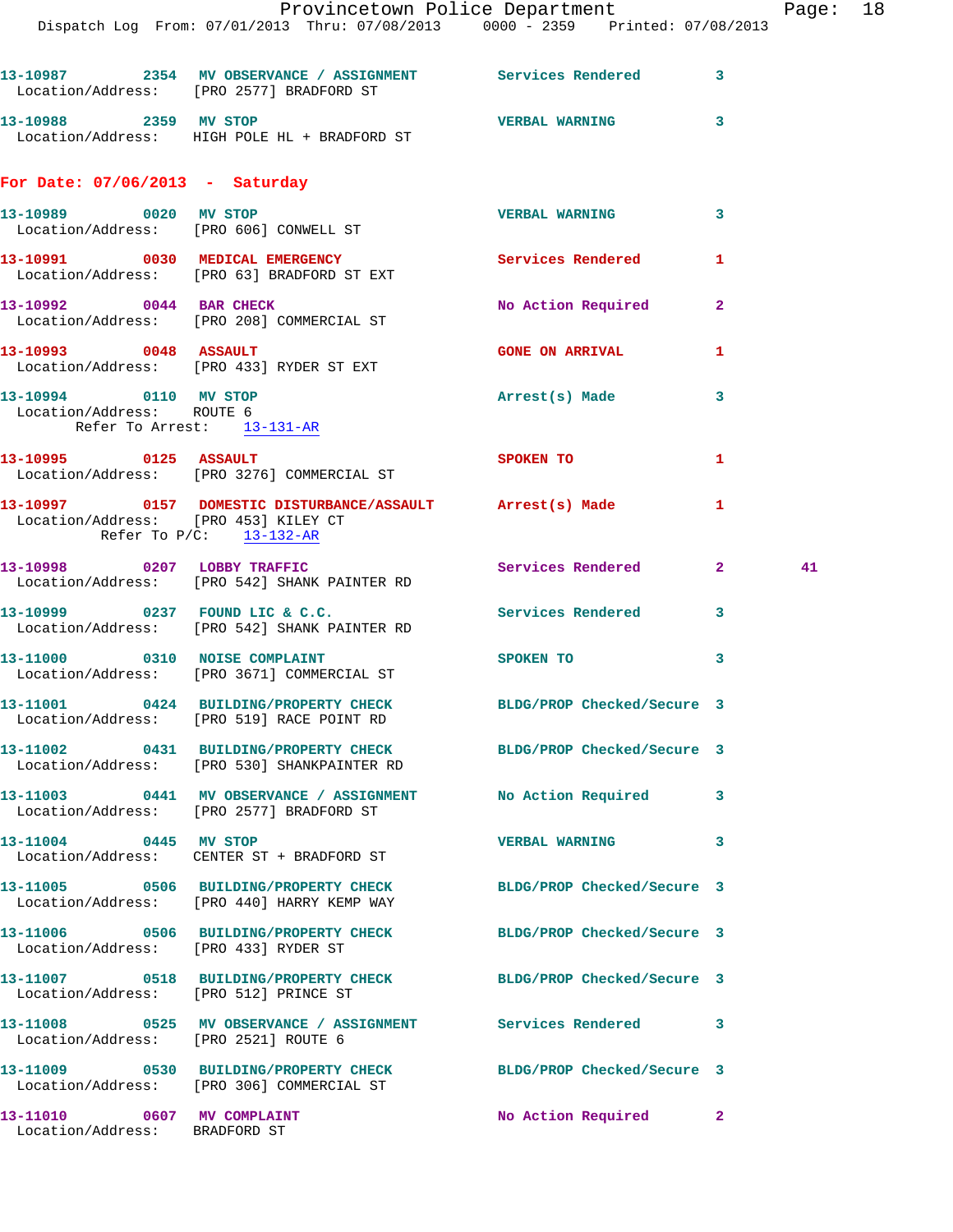|                                                                     | 13-11011 0609 SPEED DOLLY DEPLOYED<br>Location/Address: CEMETERY RD + CONWELL ST                        | No Action Required         | 3              |              |
|---------------------------------------------------------------------|---------------------------------------------------------------------------------------------------------|----------------------------|----------------|--------------|
| 13-11012 0611 MV STOP                                               | Location/Address: CARVER ST + BRADFORD ST                                                               | <b>VERBAL WARNING</b>      | 3              |              |
|                                                                     | 13-11013 0624 ASSIST AGENCY / MUTUAL AID Services Rendered<br>Location/Address: [PRO 369] COMMERCIAL ST |                            | 3              |              |
|                                                                     | 13-11014 0716 VANDALISM/GRAFFITI<br>Location/Address: [PRO 542] SHANK PAINTER RD                        | <b>Services Rendered</b>   | 3              |              |
| 13-11015 0823 MV DISABLED<br>Location/Address: CONWELL ST + ROUTE 6 |                                                                                                         | Services Rendered          | $\mathbf{2}$   |              |
| Location/Address: PRISCILLA ALDEN RD                                | 13-11016 0830 TOW AND HOLD                                                                              | <b>Vehicle Towed</b>       | $\mathbf{2}$   |              |
|                                                                     | 13-11017 0831 MEDICAL EMERGENCY<br>Location/Address: [PRO 542] SHANK PAINTER RD                         | Transported to Hospital 1  |                |              |
|                                                                     | 13-11022 0838 BIKE FOUND<br>Location/Address: [PRO 1926] COMMERCIAL ST                                  | Services Rendered          | $\overline{2}$ |              |
|                                                                     | 13-11018 0902 FOUND SONY CAMERA<br>Location/Address: [PRO 170] COMMERCIAL ST                            | Services Rendered          | 3              |              |
|                                                                     | 13-11019 0912 BUILDING/PROPERTY CHECK Services Rendered<br>Location/Address: [PRO 2483] COMMERCIAL ST   |                            | 3              |              |
| 13-11020 0914 LOST WALLET                                           | Location/Address: [PRO 542] SHANK PAINTER RD                                                            | Services Rendered          | 3              |              |
|                                                                     | 13-11021 0918 MV OBSERVANCE / ASSIGNMENT Services Rendered<br>Location/Address: [PRO 106] COMMERCIAL ST |                            | 3              |              |
| 13-11023 0958 DOG OFF LEASH                                         | Location/Address: [PRO 1989] COMMERCIAL ST                                                              | <b>VERBAL WARNING</b>      | $\overline{2}$ |              |
|                                                                     | 13-11024 1017 SUSPICIOUS ACTIVITY<br>Location/Address: [PRO 105] COMMERCIAL ST                          | BLDG/PROP Checked/Secure 2 |                |              |
| 13-11025 1021 WATER LEAK<br>Location/Address: WINSTON CT            |                                                                                                         | Services Rendered          | 3              |              |
|                                                                     | 13-11026 1029 MEDICAL EMERGENCY<br>Location/Address: [PRO 106] COMMERCIAL ST                            | Transported to Hospital 1  |                |              |
|                                                                     | 13-11028 1119 MISSING PERSON/LOCATED Services Rendered<br>Location/Address: [PRO 542] SHANK PAINTER RD  |                            | $\mathbf{1}$   | $\mathbf{1}$ |
| 13-11029 1123 FOUND WALLET                                          | Location: [PRO 3431] LOPES SQUARE                                                                       | <b>Services Rendered</b>   | 3              |              |
|                                                                     | 13-11030 1146 FOUND BLUE IPHONE<br>Location/Address: [PRO 542] SHANK PAINTER RD                         | <b>Services Rendered</b>   | 3              |              |
|                                                                     | 13-11031 1151 FOUND PROPERTY I-PHONE<br>Location: [PRO 3431] LOPES SQUARE                               | Services Rendered          | 3              |              |
| 13-11032 1206 NOISE COMPLAINT                                       | Location/Address: [PRO 3244] COMMERCIAL ST                                                              | Services Rendered          | 3              |              |
|                                                                     | 13-11033 1207 SPRINKLER USE<br>Location/Address: [PRO 1301] BREWSTER ST                                 | Services Rendered          | $\overline{2}$ |              |
|                                                                     | 13-11034 1214 DOMESTIC DISTURBANCE/ASSAULT SPOKEN TO<br>Location/Address: [PRO 579] WINTHROP ST         |                            | 1              |              |
|                                                                     | 13-11036    1228    MEDICAL EMERGENCY                                                                   | Transported to Hospital 1  |                |              |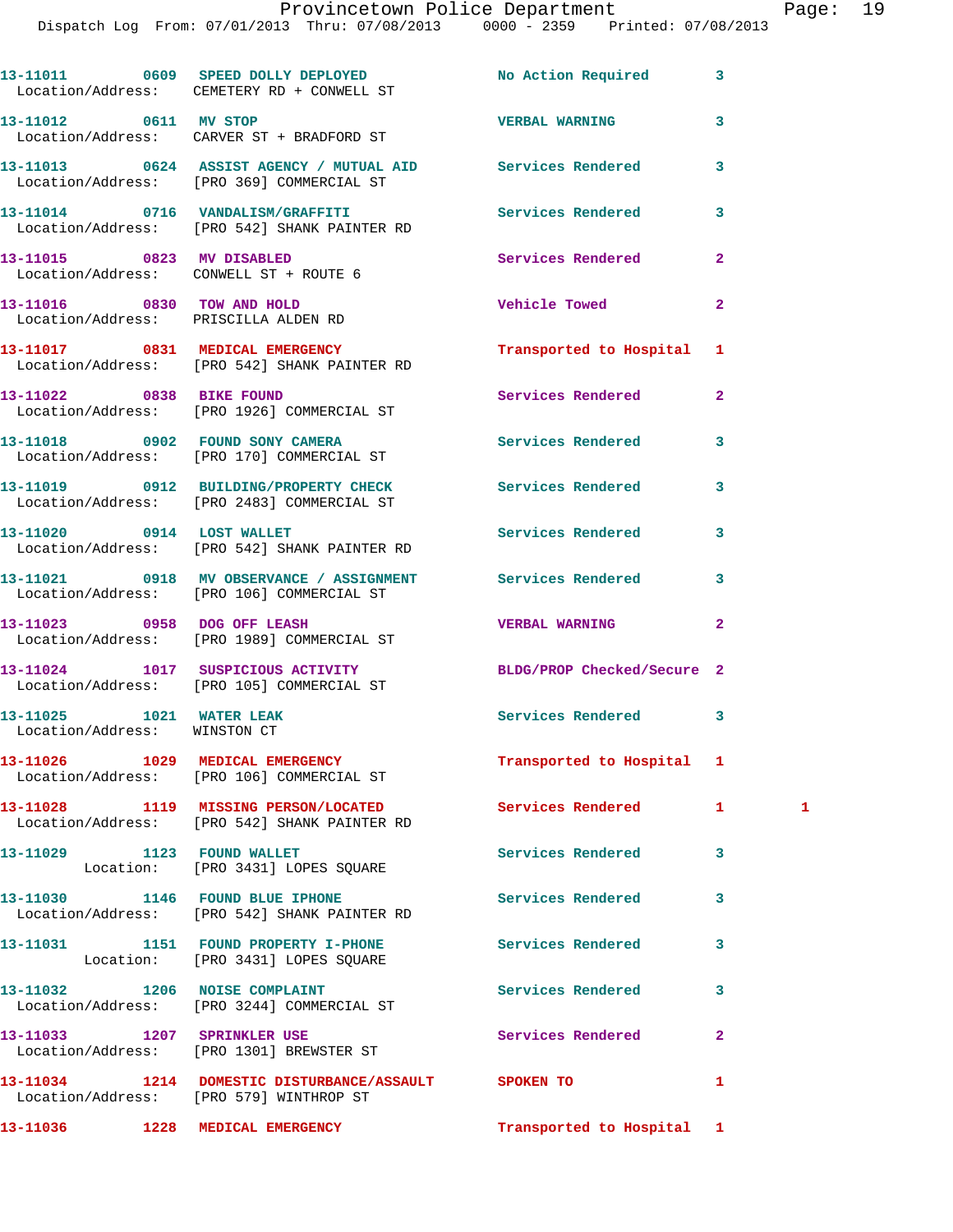|                                                               | Dispatch Log From: 07/01/2013 Thru: 07/08/2013 0000 - 2359 Printed: 07/08/2013                               | Provincetown Police Department                                                                                 |                | Page: 20 |  |
|---------------------------------------------------------------|--------------------------------------------------------------------------------------------------------------|----------------------------------------------------------------------------------------------------------------|----------------|----------|--|
|                                                               | Location/Address: [PRO 440] HARRY KEMP WAY                                                                   |                                                                                                                |                |          |  |
|                                                               | 13-11037 1229 LOST SAMSUNG CELL PHONE SPOKEN TO<br>Location: [PRO 3431] LOPES SQUARE                         |                                                                                                                | $\mathbf{3}$   |          |  |
|                                                               | 13-11038 1305 DOG IN CAR<br>Location/Address: [PRO 3296] SHANK PAINTER RD                                    | <b>GONE ON ARRIVAL</b>                                                                                         | $\overline{2}$ |          |  |
| 13-11039 1335 SERVE WARRANT<br>Location/Address: BAYBERRY AVE |                                                                                                              | Could Not Locate 3                                                                                             |                |          |  |
|                                                               | 13-11040 1350 MEDICAL EMERGENCY<br>Location/Address: [PRO 1865] COMMERCIAL ST                                | Transported to Hospital 1                                                                                      |                |          |  |
|                                                               | 13-11041 1404 LOST CHRYSLER KEY Services Rendered 3<br>Location/Address: [PRO 542] SHANK PAINTER RD          |                                                                                                                |                |          |  |
|                                                               | 13-11042 1512 MV ACCIDENT/MINOR 1 Services Rendered 1<br>Location/Address: [PRO 3004] BRADFORD ST            |                                                                                                                |                |          |  |
| 13-11044 1529 MV STOP                                         | Location/Address: [PRO 2513] ROUTE 6                                                                         | VERBAL WARNING 3                                                                                               |                |          |  |
|                                                               | 13-11045 1556 BUILDING/PROPERTY CHECK BLDG/PROP Checked/Secure 3<br>Location/Address: [PRO 3318] CEMETERY RD |                                                                                                                |                |          |  |
| 13-11046 1600 MV STOP<br>Location/Address: BRADFORD ST        |                                                                                                              | <b>VERBAL WARNING</b>                                                                                          | $\mathbf{3}$   |          |  |
|                                                               | 13-11047 1602 NEIGHBOR DISPUTE<br>Location/Address: [PRO 542] SHANK PAINTER RD                               | Services Rendered 3                                                                                            |                |          |  |
|                                                               | 13-11048 1608 TRAFFIC CONTROL<br>Location/Address: W VINE ST + COMMERCIAL ST                                 | Services Rendered                                                                                              | 3              |          |  |
|                                                               | 13-11049   1630   ALARM - GENERAL<br>Location/Address: [PRO 1892] SHANK PAINTER RD                           | SPOKEN TO                                                                                                      | $\mathbf{1}$   |          |  |
|                                                               | 13-11050 1631 SERVICE CALL<br>Location/Address: [PRO 542] SHANK PAINTER RD                                   | Services Rendered 3                                                                                            |                |          |  |
|                                                               | 13-11051 1652 REASSURANCE CHECK Services Rendered 3<br>Location/Address: [PRO 440] HARRY KEMP WAY            |                                                                                                                |                |          |  |
| Location/Address: BRADFORD ST                                 | 13-11052 1653 UNRULY CUSTOMER                                                                                | SPOKEN TO THE STATE OF THE STATE OF THE STATE OF THE STATE OF THE STATE OF THE STATE OF THE STATE OF THE STATE | $\mathbf{1}$   |          |  |
|                                                               | 13-11053 1713 BUILDING/PROPERTY CHECK<br>Location/Address: [PRO 2483] COMMERCIAL ST                          | Services Rendered 3                                                                                            |                |          |  |
| 13-11054 1832 GRILL FIRE                                      | Location/Address: [PRO 1753] BRADFORD ST                                                                     | Extinguished                                                                                                   | $\mathbf{1}$   |          |  |
|                                                               | 13-11055 1842 TRANSFORMER SMOKING<br>Location/Address: [PRO 25] BRADFORD ST                                  | Services Rendered                                                                                              | $\mathbf{1}$   |          |  |
|                                                               | 13-11057 1957 DISTURBANCE<br>Location/Address: [PRO 433] RYDER ST EXT                                        | Peace Restored and the sea                                                                                     | $\mathbf{1}$   |          |  |
| Location/Address: [PRO 571] ALDEN ST                          | 13-11060 2105 BUILDING/PROPERTY CHECK BLDG/PROP Checked/Secure 3                                             |                                                                                                                |                |          |  |
|                                                               | 13-11061 2111 MEDICAL EMERGENCY<br>Location/Address: [PRO 3670] SHANK PAINTER RD                             | Transported to Hospital 1                                                                                      |                |          |  |
|                                                               | 13-11062 2112 COMPLAINT/FIREWORKS<br>Location/Address: [PRO 94] BRADFORD ST                                  | Services Rendered 3                                                                                            |                |          |  |
| 13-11063 2121 PARK, WALK & TALK<br>Location: DOWNTOWN         |                                                                                                              | Services Rendered                                                                                              | $\mathbf{2}$   |          |  |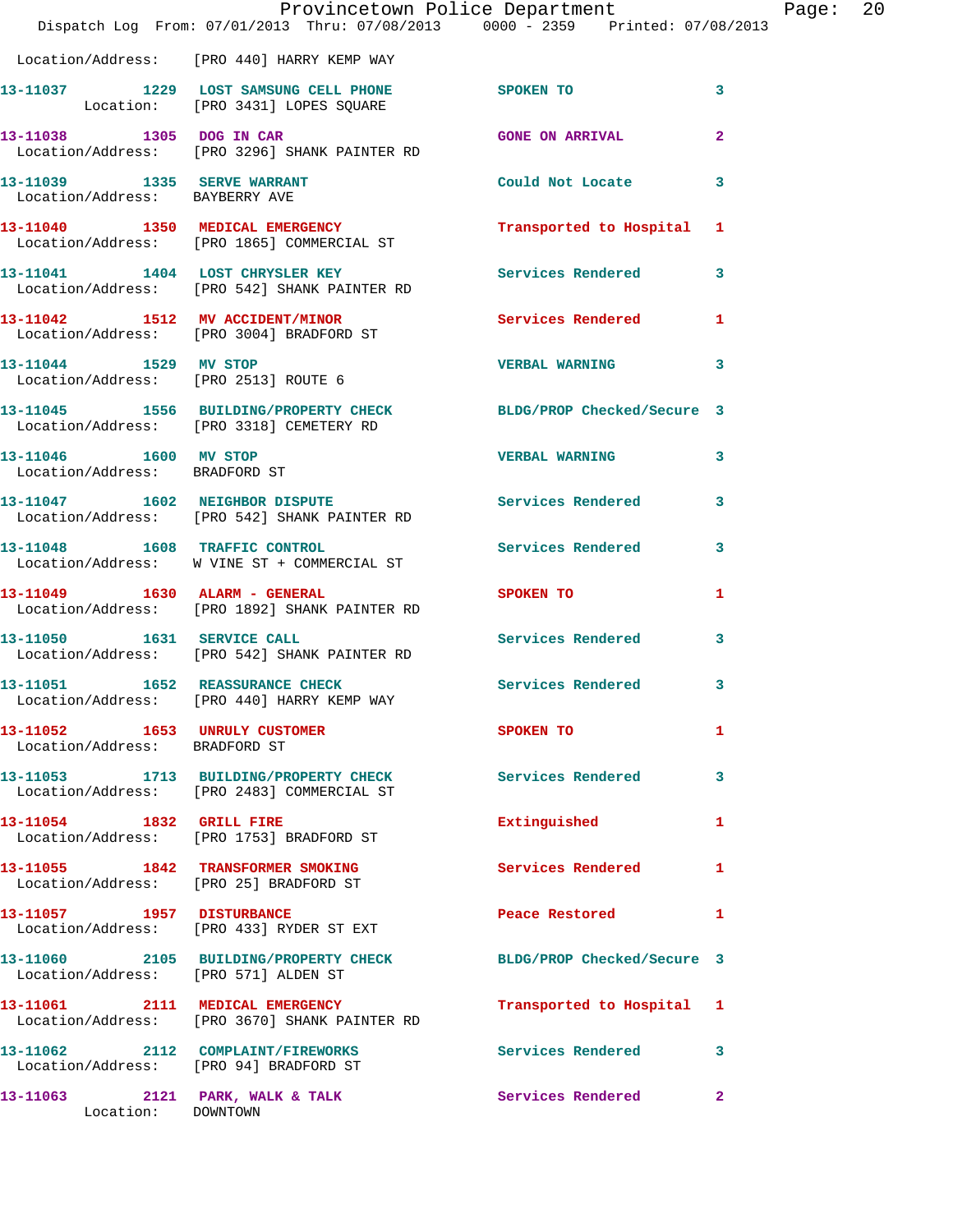|                                                          | Provincetown Police Department<br>Dispatch Log From: 07/01/2013 Thru: 07/08/2013 0000 - 2359 Printed: 07/08/2013 |                           |              | Page: 21 |  |
|----------------------------------------------------------|------------------------------------------------------------------------------------------------------------------|---------------------------|--------------|----------|--|
|                                                          | 13-11066 2130 911 GENERAL<br>Location/Address: [PRO 3637] NICKERSON ST                                           | No Action Required 1      |              |          |  |
|                                                          | 13-11067 2131 ALARM - GENERAL<br>Location/Address: [PRO 2807] ROUTE 6                                            | False Alarm 1             |              |          |  |
|                                                          | 13-11068 2134 MEDICAL EMERGENCY<br>Location/Address: [PRO 2849] COMMERCIAL ST                                    | Transported to Hospital 1 |              |          |  |
|                                                          | 13-11069 2146 COMPLAINT/MEDICAL EMER<br>Location/Address: [PRO 526] RYDER ST EXT                                 |                           | $\mathbf{3}$ |          |  |
|                                                          | 13-11071 2225 LOST LG SMARTPHONE<br>Location/Address: [PRO 542] SHANK PAINTER RD                                 | Services Rendered         | 3            |          |  |
| 13-11072 2301 MV COMPLAINT<br>Location/Address: RYDER ST |                                                                                                                  | No Action Required        | $\mathbf{2}$ |          |  |
|                                                          | 13-11073 2311 FOUND WALLET/RETURNED Services Rendered<br>Location/Address: [PRO 3633] COMMERCIAL ST              |                           | 3            |          |  |
|                                                          | 13-11075 2318 BUILDING/PROPERTY CHECK BLDG/PROP Checked/Secure 3<br>Location/Address: [PRO 530] SHANKPAINTER RD  |                           |              |          |  |
| 13-11076 2330 MV STOP                                    | Location/Address: [PRO 3004] BRADFORD ST                                                                         | VERBAL WARNING 3          |              |          |  |
|                                                          | 13-11077 2337 MV STOP<br>Location/Address: [PRO 94] BRADFORD ST                                                  | <b>VERBAL WARNING</b>     | 3            |          |  |
| 13-11079 2340 MV STOP                                    | Location/Address: PLEASANT ST + BRADFORD ST                                                                      | No Action Required 3      |              |          |  |
|                                                          | 13-11080 2342 MV STOP<br>Location/Address: [PRO 731] BRADFORD ST                                                 | <b>VERBAL WARNING</b>     | 3            |          |  |
| 13-11082 2347 MV STOP                                    | Location/Address: [PRO 488] MAYFLOWER AVE                                                                        | <b>VERBAL WARNING</b>     | 3            |          |  |
|                                                          | 13-11083 2347 MV OBSERVANCE / ASSIGNMENT No Action Required 3<br>Location/Address: HARRY KEMP WAY + CONWELL ST   |                           |              |          |  |
| 13-11084 2351 MV STOP<br>Location/Address: ROUTE 6       |                                                                                                                  | <b>VERBAL WARNING</b>     |              |          |  |
|                                                          | 13-11085 2356 MV VS PEDESTRIAN NO Action Required 1<br>Location/Address: CONWELL ST + CEMETERY RD                |                           |              |          |  |
| For Date: $07/07/2013$ - Sunday                          |                                                                                                                  |                           |              |          |  |
|                                                          | 13-11089 0004 ASSIST AGENCY / TRURO PD Services Rendered<br>Location/Address: RYDER ST + COMMERCIAL ST           |                           | 3            |          |  |
|                                                          | 13-11087 0009 BUILDING/PROPERTY CHECK BLDG/PROP Checked/Secure 3<br>Location/Address: [PRO 1778] SHANKPAINTER RD |                           |              |          |  |
|                                                          | 13-11092 0019 DISTURBANCE<br>Location/Address: [PRO 63] BRADFORD ST EXT                                          | SPOKEN TO                 | 1            |          |  |
|                                                          | 13-11093 0027 COMPLAINT - STREET PERFORMERS No Action Required<br>Location/Address: [PRO 306] COMMERCIAL ST      |                           | 3            |          |  |
|                                                          | 13-11088 0030 MV OBSERVANCE / ASSIGNMENT No Action Required<br>Location/Address: BRADFORD ST + STANDISH ST       |                           | 3            |          |  |
| 13-11094 0046 MV STOP<br>Location/Address: ROUTE 6       |                                                                                                                  | <b>VERBAL WARNING</b>     | 3            |          |  |
| 13-11096 0059 MV STOP                                    |                                                                                                                  | <b>VERBAL WARNING</b>     | 3            |          |  |

Location/Address: [PRO 3004] BRADFORD ST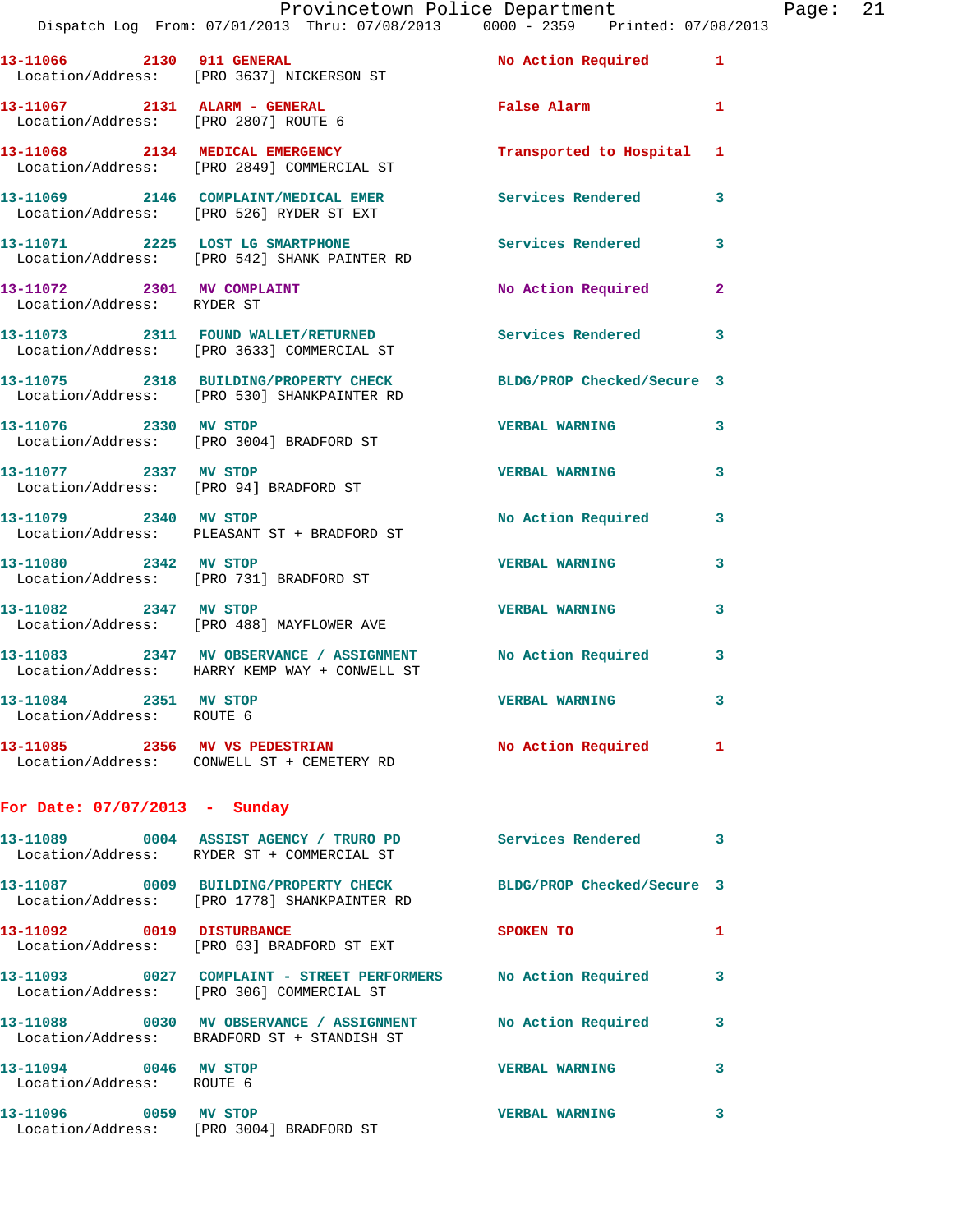|                                                      | 13-11097 0134 DISTURBANCE<br>Location/Address: [PRO 3207] COMMERCIAL ST                                          | <b>SPOKEN TO</b>         | 1              |  |
|------------------------------------------------------|------------------------------------------------------------------------------------------------------------------|--------------------------|----------------|--|
|                                                      | 13-11098 0135 PARK, WALK & TALK Services Rendered<br>Location/Address: [PRO 165] COMMERCIAL ST                   |                          | $\overline{2}$ |  |
| Location/Address: CONWELL ST                         | 13-11100 0141 ASSIST CITIZEN-WELLBEING CHECK No Action Required                                                  |                          | 3              |  |
| Location: PURGATORY CLUB                             | 13-11102 0146 BAR CLOSING UP LATE No Action Required                                                             |                          | 3              |  |
|                                                      | 13-11099 0149 MV OBSERVANCE / ASSIGNMENT Services Rendered<br>Location/Address: STANDISH ST + BRADFORD ST        |                          | 3              |  |
| Location/Address: HOWLAND ST                         | 13-11101 0153 MV OBSERVANCE / ASSIGNMENT No Action Required                                                      |                          | 3              |  |
|                                                      | 13-11103 0158 MV STOP<br>Location/Address: [PRO 57] BRADFORD ST                                                  | <b>VERBAL WARNING</b>    | 3              |  |
|                                                      | 13-11104 0211 BUILDING/PROPERTY CHECK BLDG/PROP Checked/Secure 3<br>Location/Address: [PRO 2483] COMMERCIAL ST   |                          |                |  |
|                                                      | 13-11106 0218 MV LOCKOUT<br>Location/Address: [PRO 526] RYDER ST EXT                                             | Services Rendered        | $\overline{2}$ |  |
|                                                      | 13-11105 0227 BUILDING/PROPERTY CHECK BLDG/PROP Checked/Secure 3<br>Location/Address: [PRO 519] RACE POINT RD    |                          |                |  |
| 13-11107 0234 MV STOP                                | Location/Address: CONWELL ST + HENSCHE LN                                                                        | <b>VERBAL WARNING</b>    | 3              |  |
| Refer To Arrest: 13-133-AR                           | 13-11108 0243 MV STOP/ARREST<br>Location/Address: LAW ST + BRADFORD ST                                           | Arrest(s) Made           | 3              |  |
|                                                      | 13-11109 0354 BUILDING/PROPERTY CHECK BLDG/PROP Checked/Secure 3<br>Location/Address: [PRO 3296] SHANKPAINTER RD |                          |                |  |
|                                                      | 13-11110 0436 911 GENERAL<br>Location/Address: [PRO 542] SHANK PAINTER RD                                        | No Action Required       | 1              |  |
| 13-11111 0450 LOBBY TRAFFIC                          | Location/Address: [PRO 542] SHANK PAINTER RD                                                                     | Services Rendered 2 41   |                |  |
|                                                      | 13-11112 0516 ASSIST/MEDICAL<br>Location/Address: [PRO 542] SHANK PAINTER RD                                     | SPOKEN TO                | 3              |  |
|                                                      | 13-11113 0528 BUILDING/PROPERTY CHECK BLDG/PROP Checked/Secure 3<br>Location/Address: [PRO 545] SHANK PAINTER RD |                          |                |  |
|                                                      | 13-11114 0532 MV OBSERVANCE / ASSIGNMENT No Action Required<br>Location/Address: ROUTE 6 + HOWLAND ST            |                          | 3              |  |
|                                                      | 13-11115 0720 CUSTOMER VS SHOPPING CART Services Rendered<br>Location/Address: [PRO 3296] SHANK PAINTER RD       |                          | 3              |  |
|                                                      | 13-11116 0740 FLIGHT COVERAGE<br>Location/Address: [PRO 516] RACE POINT RD                                       | <b>Services Rendered</b> | $\overline{a}$ |  |
| 13-11117 0754 MV STOP<br>Location/Address: CENTER ST |                                                                                                                  | <b>VERBAL WARNING</b>    | 3              |  |
|                                                      | 13-11118 0758 MV OBSERVANCE / ASSIGNMENT Services Rendered<br>Location/Address: [PRO 63] BRADFORD ST EXT         |                          | 3              |  |
|                                                      | 13-11119 0813 FOUND FORD KEYS/RETURNED Services Rendered<br>Location/Address: [PRO 105] COMMERCIAL ST            |                          | 3              |  |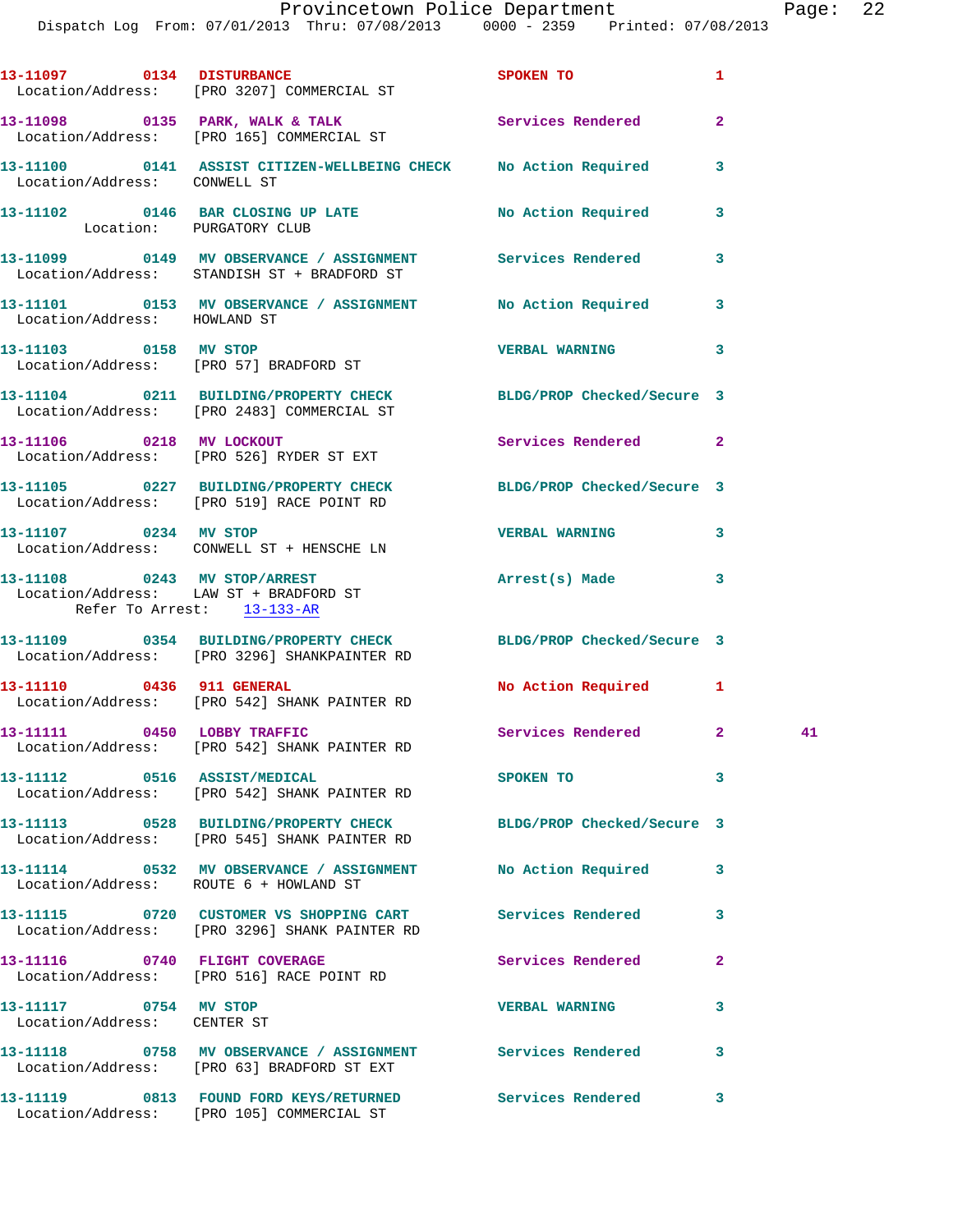| Provincetown Police Department |  |      |                                                |  |  | Paqe:                           | 23 |  |  |
|--------------------------------|--|------|------------------------------------------------|--|--|---------------------------------|----|--|--|
|                                |  |      | Dispatch Log From: 07/01/2013 Thru: 07/08/2013 |  |  | 0000 - 2359 Printed: 07/08/2013 |    |  |  |
|                                |  |      |                                                |  |  |                                 |    |  |  |
| 13-11120                       |  | 0820 | PARKING COMPLAINT / GENERAL                    |  |  | <b>Vehicle Towed</b>            |    |  |  |

| 359 | Printed: 07/08/2013 |  |
|-----|---------------------|--|
|     |                     |  |

|                                                           | Location/Address: [PRO 846] COMMERCIAL ST                                                                |                            |                |
|-----------------------------------------------------------|----------------------------------------------------------------------------------------------------------|----------------------------|----------------|
| 13-11121 0850 LOOSE DOGS                                  | Location/Address: [PRO 3260] BRADFORD ST EXT                                                             | Services Rendered 2        |                |
| Location/Address: [PRO 2] ALDEN ST                        | 13-11122 0853 BUILDING/PROPERTY CHECK                                                                    | BLDG/PROP Checked/Secure 3 |                |
|                                                           | 13-11123 0858 LOST WHITE IPHONE/RETURNED<br>Location/Address: [PRO 542] SHANK PAINTER RD                 | Services Rendered          | 3              |
|                                                           | 13-11124 0944 MV OBSERVANCE / ASSIGNMENT<br>Location/Address: BRADFORD ST + HOWLAND ST                   | Services Rendered          | 3              |
| 13-11125 1004 MV STOP                                     | Location/Address: CONWELL ST + ROUTE 6                                                                   | <b>VERBAL WARNING</b>      | 3              |
| 13-11127 1024 LOST ID                                     | Location/Address: [PRO 105] COMMERCIAL ST                                                                | Services Rendered          | 3              |
| 13-11128 1028 LOST WALLET                                 | Location/Address: [PRO 105] COMMERCIAL ST                                                                | <b>Services Rendered</b>   | 3              |
| 13-11129 1038 MV DISABLED                                 | Location/Address: [PRO 1769] COMMERCIAL ST                                                               | <b>Services Rendered</b>   | $\mathbf{2}$   |
| 13-11130 1103 NOISE COMPLAINT                             | Location/Address: [PRO 2621] COMMERCIAL ST                                                               | <b>LICENSING VIOLATION</b> | 3              |
| 13-11131 1116 CO CHECK<br>Location/Address: COMMERCIAL ST |                                                                                                          | Services Rendered          | 3              |
|                                                           | 13-11132 1131 LARCENY OF FIREARM<br>Location/Address: [PRO 444] HIGH POLE HILL                           | SPOKEN TO                  | $\overline{2}$ |
| 13-11133 1144 MV COMPLAINT                                | Location/Address: [PRO 3296] SHANK PAINTER RD                                                            | SPOKEN TO                  | $\overline{2}$ |
| 13-11134 1146 FIRE, STRUCTURE                             | Location/Address: [PRO 1957] COMMERCIAL ST                                                               | Services Rendered          | $\mathbf{1}$   |
|                                                           | 13-11135 1207 MEDICAL EMERGENCY<br>Location/Address: [PRO 1892] SHANK PAINTER RD                         | <b>Services Rendered</b>   | 1              |
| 13-11136 1256 BOAT/HARBORMASTER                           | Location/Address: [PRO 2543] MACMILLAN WHARF                                                             | Services Rendered 2        |                |
|                                                           | Location/Address: BERRY LN + COMMERCIAL ST                                                               | Vehicle Towed              | $\mathbf{2}$   |
|                                                           | 13-11138 1323 MAN HOLE COVER CAVING<br>Location/Address: [PRO 1328] COMMERCIAL ST                        | <b>Services Rendered</b>   | 3              |
|                                                           | 13-11139 1327 LOST MA LICENSE<br>Location/Address: [PRO 105] COMMERCIAL ST                               | Services Rendered          | 3              |
|                                                           | 13-11140 1346 LOST PROPERTY BLACK WALLET Services Rendered<br>Location/Address: [PRO 3405] COMMERCIAL ST |                            | 3              |
| 13-11141 1438 MV ACCIDENT                                 | Location/Address: [PRO 2490] PROVINCELANDS RD                                                            | Services Rendered          | 1              |
| 13-11142 1535 ANIMAL CALL                                 | Location/Address: [PRO 3296] SHANK PAINTER RD                                                            | <b>GONE ON ARRIVAL</b>     | $\mathbf{2}$   |
| 13-11143    1601    ALARM - FIRE                          | Location/Address: [PRO 57] BRADFORD ST                                                                   | False Alarm                | 1              |
| 13-11144 1605 MV STOP                                     | Location/Address: BRADFORD ST + PEARL ST                                                                 | No Action Required 3       |                |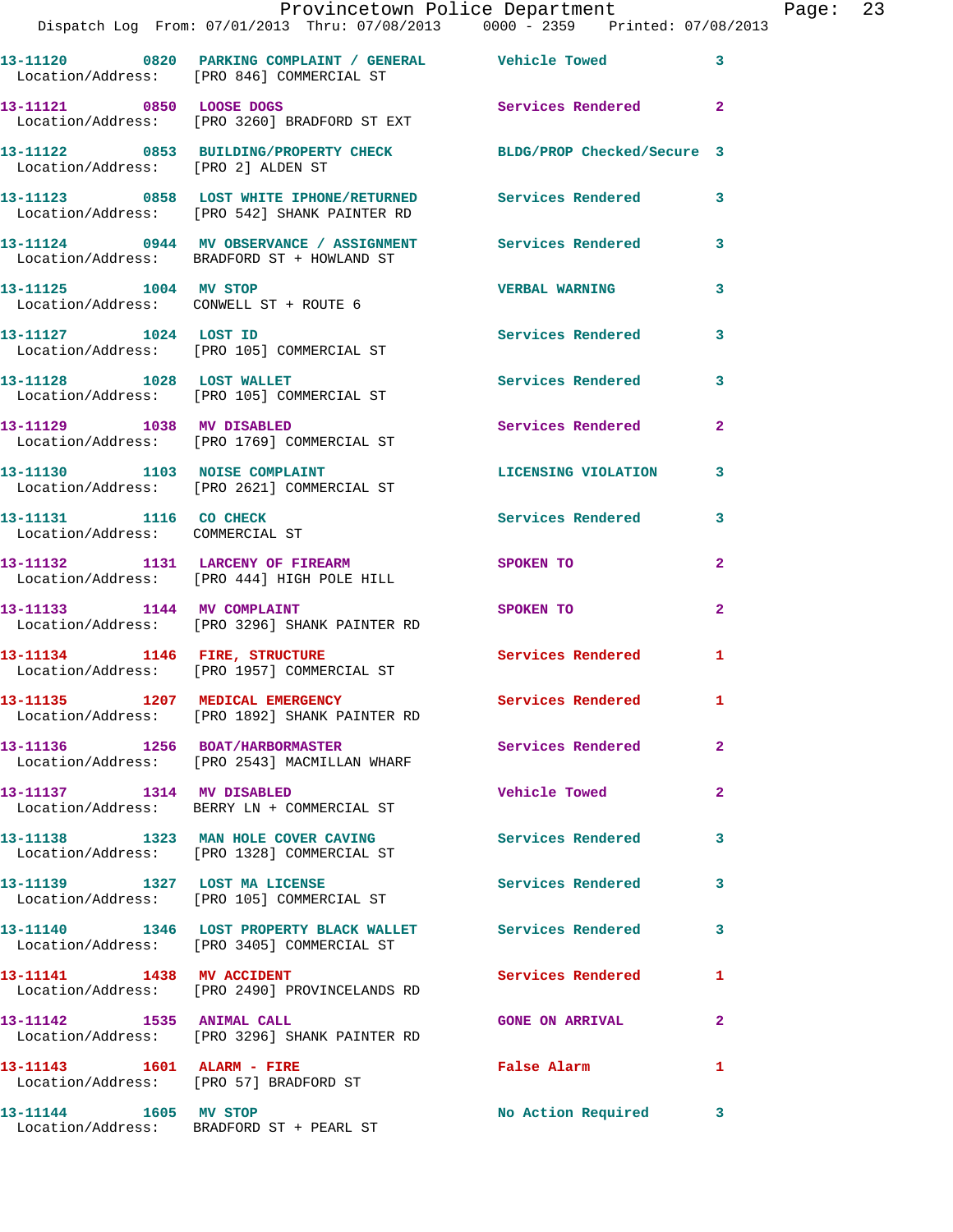|                                                      | 13-11145 1620 BUILDING/PROPERTY CHECK<br>Location/Address: [PRO 2206] COMMERCIAL ST                       | BLDG/PROP Checked/Secure 3 |              |
|------------------------------------------------------|-----------------------------------------------------------------------------------------------------------|----------------------------|--------------|
| 13-11146    1637    ALARM - GENERAL                  | Location/Address: [PRO 182] COMMERCIAL ST                                                                 | Services Rendered          | $\mathbf{1}$ |
| 13-11147 1642 LOST WALLET                            | Location/Address: [PRO 106] COMMERCIAL ST                                                                 | <b>Services Rendered</b>   | 3            |
|                                                      | 13-11148 1655 MEDICAL EMERGENCY<br>Location/Address: [PRO 440] HARRY KEMP WAY                             | Transported to Hospital 1  |              |
|                                                      | 13-11149 1704 MEDICAL EMERGENCY<br>Location/Address: [PRO 433] RYDER ST EXT                               | <b>PATIENT REFUSAL</b>     | 1            |
|                                                      | 13-11150 1725 BUILDING/PROPERTY CHECK<br>Location/Address: [PRO 2483] COMMERCIAL ST                       | Services Rendered          | 3            |
| Location/Address: RACE POINT RD                      | 13-11151 1733 MEDICAL EMERG FIRST AID ONLY Services Rendered                                              |                            | $\mathbf{1}$ |
|                                                      | 13-11153 1827 BUILDING/PROPERTY CHECK<br>Location/Address: [PRO 3318] CEMETERY RD                         | BLDG/PROP Checked/Secure 3 |              |
| 13-11154 1853 MV STOP<br>Location/Address: CONANT ST |                                                                                                           | <b>VERBAL WARNING</b>      | 3            |
|                                                      | 13-11155 1856 ASSIST CITIZEN<br>Location/Address: [PRO 585] COMMERCIAL ST                                 | Services Rendered          | 3            |
|                                                      | 13-11156 1907 MV OBSERVANCE / ASSIGNMENT Services Rendered<br>Location/Address: STANDISH ST + BRADFORD ST |                            | 3            |
| 13-11158 1941 MV STOP                                | Location/Address: BRADFORD ST + CONWELL ST                                                                | <b>VERBAL WARNING</b>      | 3            |
|                                                      | 13-11160 2002 BUILDING/PROPERTY CHECK<br>Location/Address: [PRO 106] COMMERCIAL ST                        | BLDG/PROP Checked/Secure 3 |              |
|                                                      | 13-11161 2006 BUILDING/PROPERTY CHECK<br>Location/Address: [PRO 106] COMMERCIAL ST                        | BLDG/PROP Checked/Secure 3 |              |
|                                                      | 13-11166 2037 MV OBSERVANCE / ASSIGNMENT<br>Location/Address: [PRO 391] COMMERCIAL ST                     | No Action Required 3       |              |
| 13-11167 2043 MV STOP                                | Location/Address: PEARL ST + BRADFORD ST                                                                  | <b>VERBAL WARNING</b>      | 3            |
| 13-11168 2049 MV STOP                                | Location/Address: UPPER MILLER HILL RD                                                                    | <b>VERBAL WARNING</b>      | 3            |
| 13-11169 2052 MV STOP                                | Location/Address: [PRO 68] PROVINCELANDS RD                                                               | <b>VERBAL WARNING</b>      | 3            |
|                                                      | 13-11170 2111 FOUND CITIBANK DEBIT CARD<br>Location/Address: [PRO 542] SHANK PAINTER RD                   | Services Rendered 3        |              |
| Location/Address: [PRO 571] ALDEN ST                 | 13-11171 2128 BUILDING/PROPERTY CHECK                                                                     | BLDG/PROP Checked/Secure 3 |              |
|                                                      | 13-11174 2311 BUILDING/PROPERTY CHECK<br>Location/Address: [PRO 545] SHANK PAINTER RD                     | BLDG/PROP Checked/Secure 3 |              |
| Location/Address: [PRO 53] BRADFORD ST               | 13-11175 2321 MEDICAL EMERGENCY                                                                           | Transported to Hospital 1  |              |
| Location/Address: BRADFORD ST                        | 13-11177 2328 MEDICAL EMERGENCY                                                                           | Services Rendered 1        |              |
|                                                      | 13-11178 2342 BUILDING/PROPERTY CHECK BLDG/PROP Checked/Secure 3                                          |                            |              |